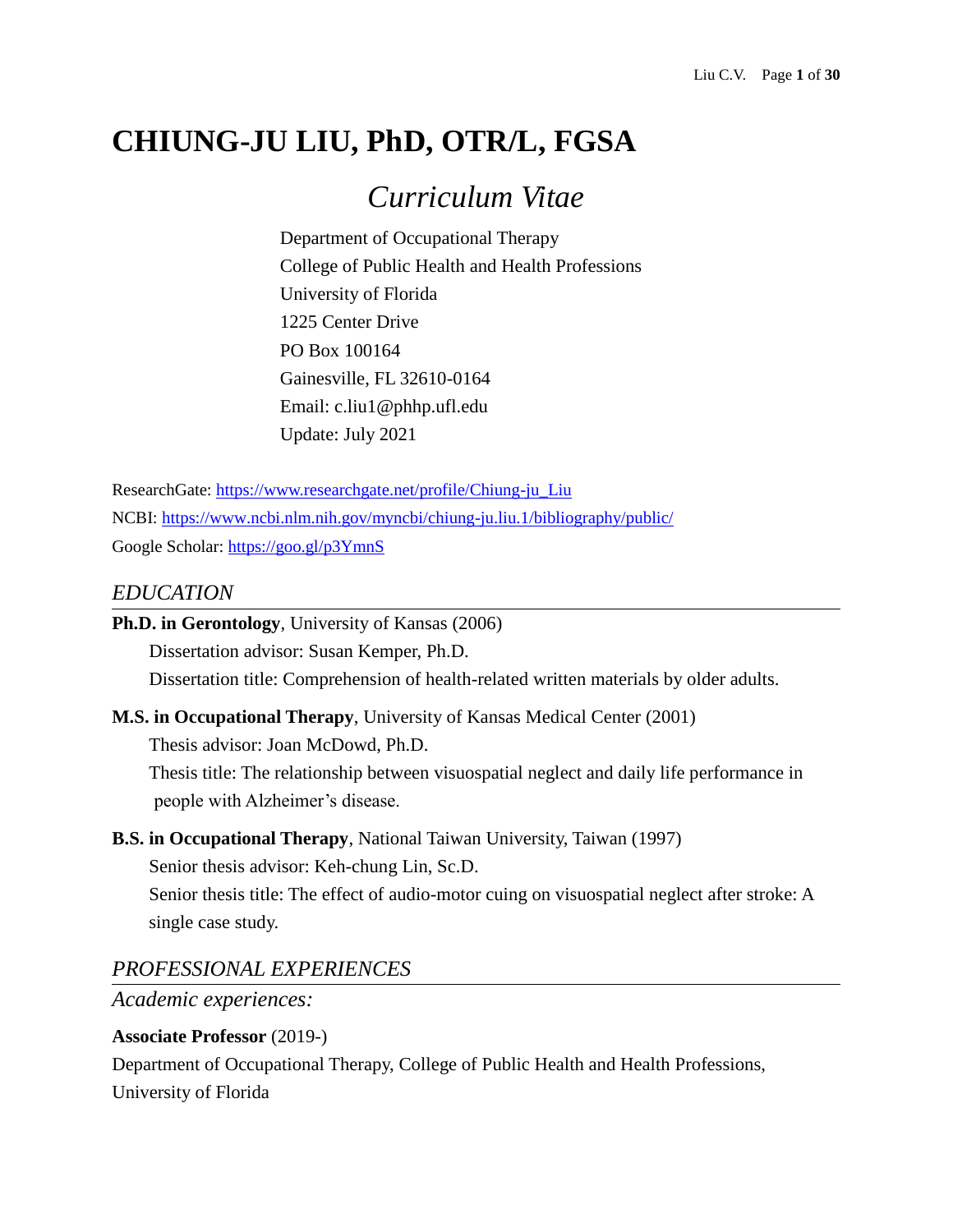### **Associate Professor** with tenure (2015-2019)

Department of Occupational Therapy, School of Health and Rehabilitation Sciences (2015- 2018), School of Health and Human Sciences (2018-2019), Indiana University (IUPUI)

### **Assistant Professor** (2008-2015)

Department of Occupational Therapy, School of Health and Rehabilitation Sciences, Indiana University (IUPUI)

### **Affiliate scientist**

Indiana University of Center for Aging Research (2010-2019) Registries Institute, Inc. (2016-2019)

### **Associate research member** (2011-2016)

Indiana University Simon Cancer Center (Cancer prevention and control)

# *Research experiences:*

### **Postdoctoral research fellow** (2006-2008)

Health and Disability Research Institute, School of Public Health, Boston University Supported by the National Institute on Disability and Rehabilitation Research Training in rehabilitation outcome and effectiveness studies (# H133P001) by Drs. Nancy Latham and Alan Jette.

### **Graduate research assistant** (2002-2006)

Language across the Life Span Lab directed by Dr. Susan Kemper, Gerontology Center, University of Kansas, Lawrence, KS

### **Graduate research assistant** (2000-2001)

Grayhawk Lab directed by Dr. Joan McDowd, Department of Occupational Therapy Education, University of Kansas Medical Center, Kansas City, KS

# *Clinical experiences:*

### **Occupational therapist**

Yang-Guang Rehabilitation Clinic, Keelung, Taiwan (2001-2002)

Duties include: Worked with children with developmental disabilities, and adults and older adults with physical disabilities.

Department of Physical Medicine and Rehabilitation, National Taiwan University Hospital, Taipei, Taiwan (1997-1999)

Duties include: Worked with children with developmental disabilities, and adults and older adults with physical disabilities.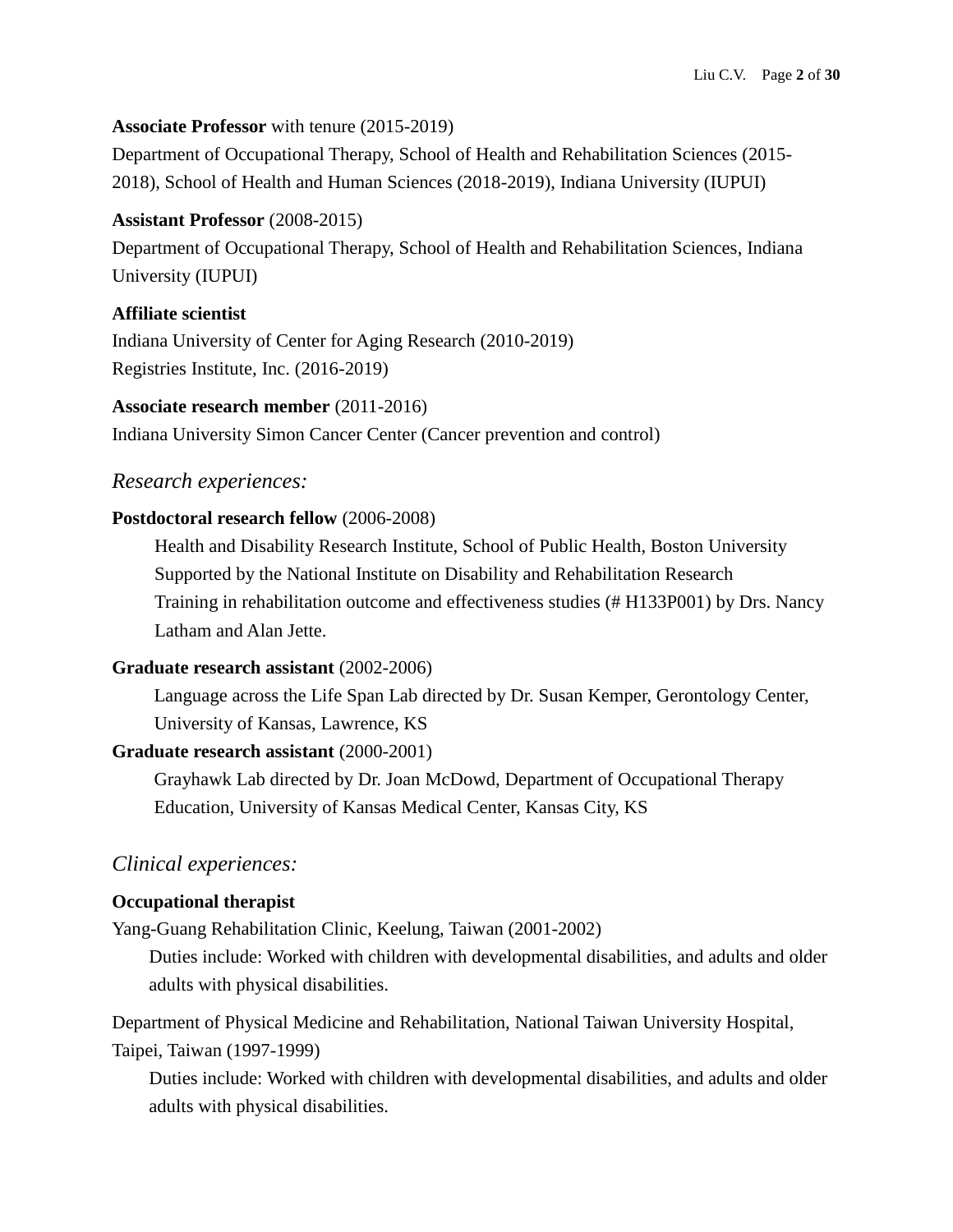# *HONORS AND AWARDS*

**TARGET** (Travel Awards for Research Grant Enhancement) **Award** (2019), University of Florida, College of Public Health and Health Professions

**Sustained Excellence in Research Award,** Indiana University School of Health and Rehabilitation Sciences (2017)

**Fellow of the Gerontological Society of America** (2014)

**Excellence in Emerging Research and Scholarship Award**, Indiana University School of Health and Rehabilitation Sciences (2013)

**Excellence in Research Award***,* Indiana University School of Health and Rehabilitation Sciences (2011)

**Underrepresented Scientist Travel Award***,* American Occupational Therapy Foundation (2011)

**Completed Doctoral Research Award**, Division 20-Adult Development and Aging, American Psychological Association (2007)

**Willard and Spackman Memorial Scholarship***,* American Occupational Therapy Foundation (2001)

**Academic Achievement Award***,* National Taiwan University (1995)

# *CURRENT PROFESSIONAL AFFILIATIONS*

| $\bullet$ | Gerontological Society of America         | 145182  |
|-----------|-------------------------------------------|---------|
| $\bullet$ | American Occupational Therapy Association | 4153292 |
| $\bullet$ | Florida Occupational Therapy Association  | 11750   |

# *PROFESSIONAL CERTIFICATIONS*

- National Board for Certification in Occupational Therapy, Occupational Therapist Registered OTR® (Certification number: 233233) (July 2007-present)
- Florida State Registered Occupational Therapist (License number: OT20191) (July 2019- February 2023)
- Indiana State Registered Occupational Therapist (License number: 31004772A) (April 2009-December 2020)

# *RESEARCH GRANTS*

# *Awarded grants and research support:*

Principal Investigator. *Implementing 3-Step Workout for Life to improve ADL outcomes in home*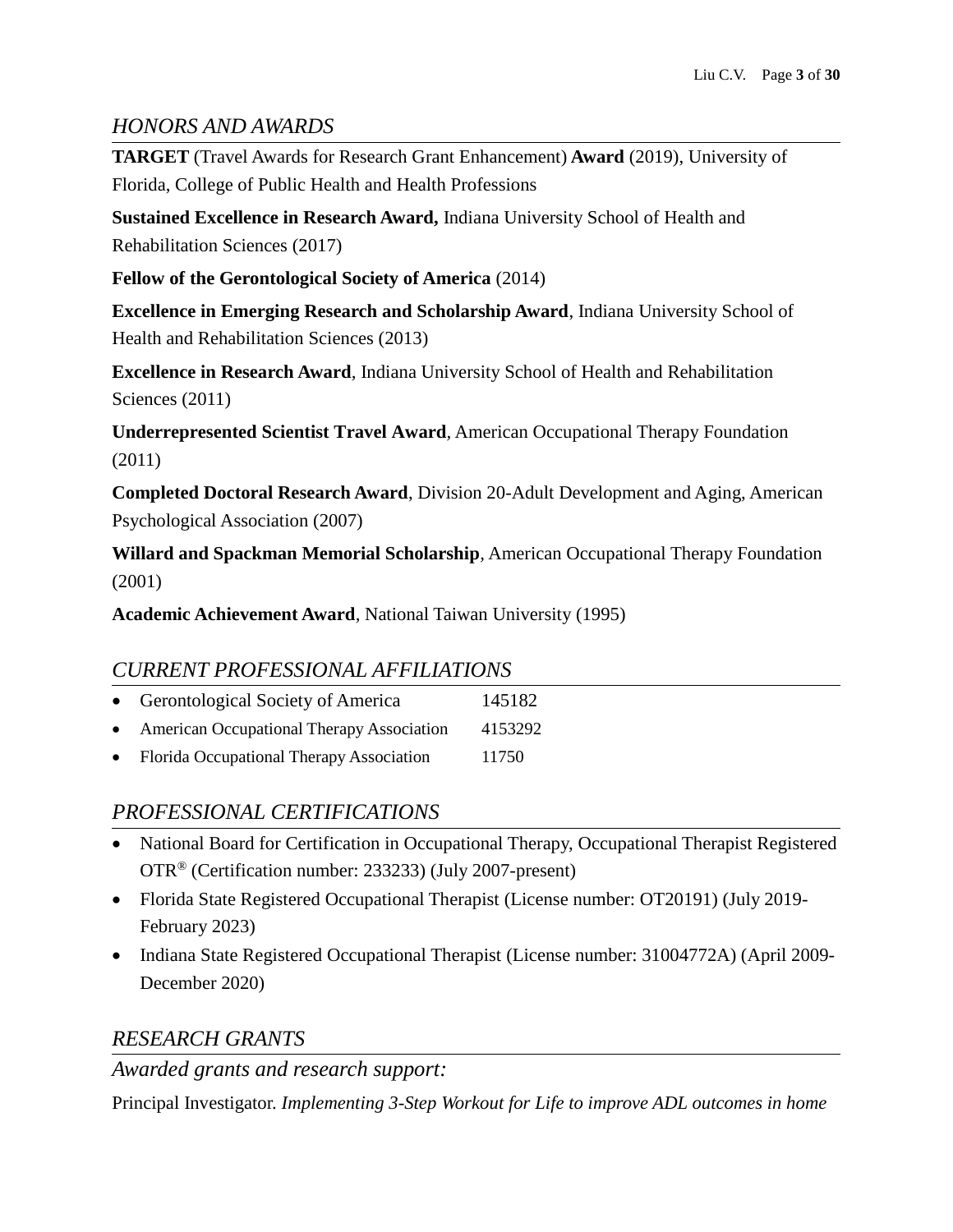*health.* (2020-2022). **American Occupational Therapy Foundation.** 10% effort. \$99,999 (including 10% indirect).

Principal Investigator. *Translating 3-Step Workout for Life into the senior living community.* (2016-2017 with one-year-no-cost extension). **Indiana Clinical and Translational Sciences Institute (**funded in part by grant # TR001107 from the National Institutes of Health, National Center for Advancing Translational Sciences). In-kind. \$25,000.

IUPUI Media [https://news.iu.edu/stories/2017/05/iupui/26-intelligence-three-step-exercise](https://news.iu.edu/stories/2017/05/iupui/26-intelligence-three-step-exercise-program.html)[program.html](https://news.iu.edu/stories/2017/05/iupui/26-intelligence-three-step-exercise-program.html)

Principal Investigator. *Maintaining independence at home for vulnerable elders: A Pilot randomized controlled trial* (2014-2016 with one-year no-cost extension). **Retirement Research Foundation.** 20% effort for two years. \$187,542 (including 10% indirect). RRF Grant Award #: 2013-227.

Mentee. The Enhanced Mentoring Program with Opportunities for Ways to Excel in Research (EMPOWER) (2013-2014). **Office of the Vice Chancellor for Research and the IUPUI Office for Women**. \$5,000. Mentor: Dr. Wanzhu Tu.

Principal Investigator. *Feasibility of 3-Step Workout for Life for seniors* (2013)*.* **IU Roybal Center for Translational Research, National Institute on Aging (P30 AG024967).** PI: Dr. Chris Callahan. \$82,627.

Principal Investigator. *Effect of text cohesion on comprehension of written information about colorectal cancer screening* (2009-2010). **Research Support Funds Grant (RSFG) from IUPUI Office of the Vice Chancellor for Research**. \$24,876.

Center Faculty. *Indiana Center for Translational Musculoskeletal Research* (2010-2013). **IUPUI Office of the Vice Chancellor for Research**. \$300,000. PI: Dr. Stuart Warden.

Principal Investigator. *The effect of illusions on reading health information in older adults* (2011). Funding support for research participant recruitment at the Wishard Hospital. **Indiana Clinical and Translational Sciences Institute**.

Co-Investigator. *Palliative Pilot Grant for Wii Fit Physical Activity in Advanced Cancer Patients*  (2013-2014). **Center for Hospice, Palliative Care and End-of-Life Studies of the University of South Florida**. PI: Dr. Hsiao-Lan Wang. In-Kind. \$15,000.

*Grants awarded but declined:*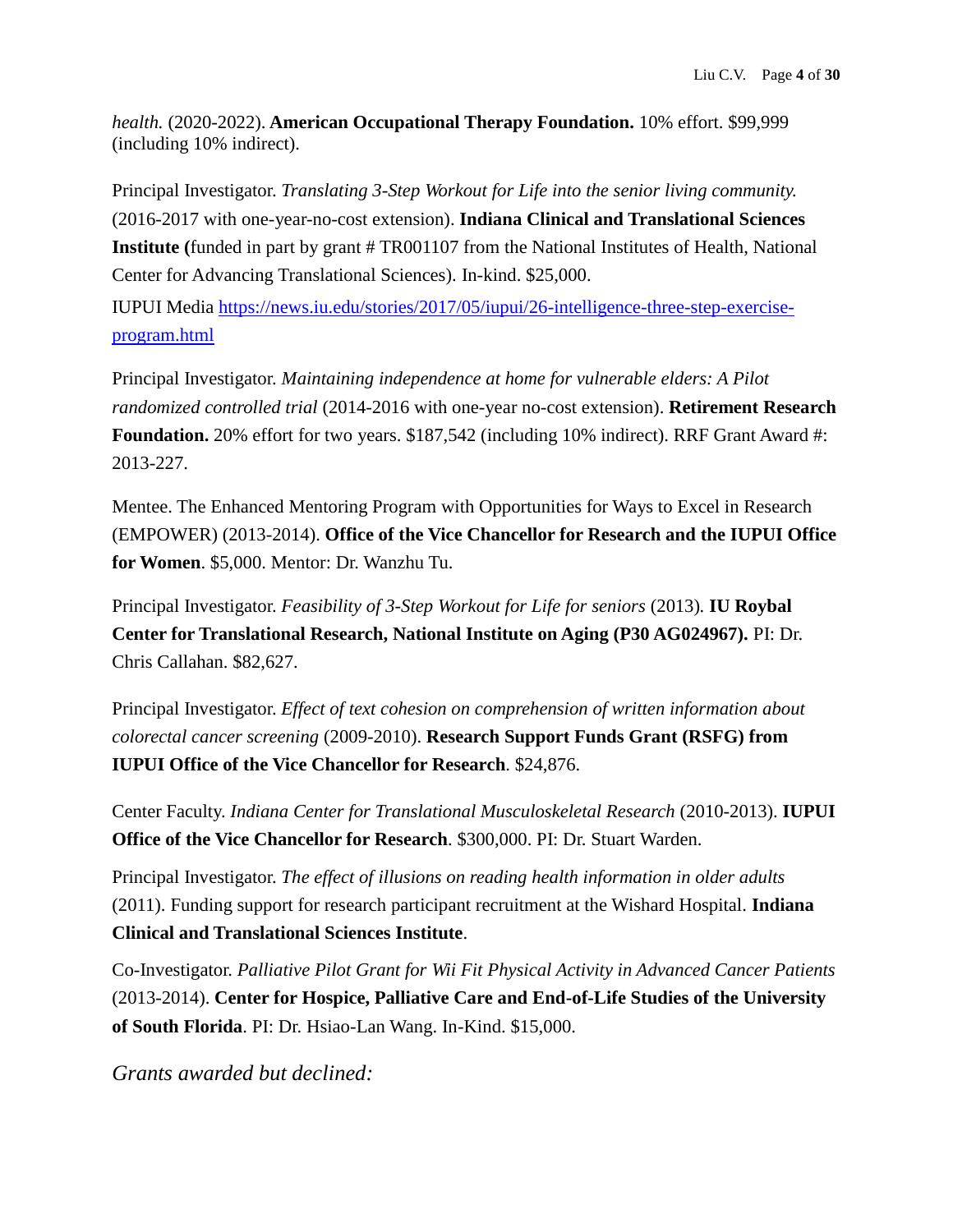Principal Investigator. *Transforming muscle strength to occupational performance in vulnerable elderly.* (2013). **American Occupational Therapy Foundation.** 5% effort for one year. \$50,000 (including 10% indirect).

Scholar/Trainee. *Rehabilitation research career development program* (2010). **NIH National Center Medical Rehabilitation Research and the National Institute Neurological Disorders and Stroke (KL2 HD055929)**. 75% support of salary. Support site: University of Florida.

*Grants submitted but declined:*

#### Federal or foundation grant applications

Co-Principal Investigator. *Visual Interventions to Enhance Well-Being (Parkinson's VIEW).* **American Occupational Therapy Foundation.** 7.5% effort. \$100,000 (including 10% indirect). PI: Nicole J. Tester.

Principal Investigator. *Therapy intensity and practice patterns related to self-care and mobility outcomes in home health patients.* (2020-2021). **Encompass Health**. \$30,000 (cost share).

Principal Investigator. *Increasing functional gains from exercise for older adults at risk of ADL disability.* (July. 2018)*.* **R01. National Institute on Aging.** \$2,503,647 (including indirect). Second submission. Second submission, 50<sup>th</sup> percentile.

Principal Investigator. *Increasing functional gains from exercise for older adults at risk of ADL disability.* (Oct. 2017)*.* **R01. National Institute on Aging.** \$2,135,779 (including indirect). First submission,  $44<sup>th</sup>$  percentile.

Principal Investigator. *A feasibility study of Functional-Oriented Resistance and Cognitive Exercise (FORCE).* (2016). **American Occupational Therapy Foundation.** 5% effort for one year. \$50,000 (including 10% indirect).

Principal Investigator. *Activities of daily living as a means of exercise to reduce disability in vulnerable older adults: An RCT comparing two exercise interventions* (Oct 2015). **R01. National Institute on Aging.** \$1,965,267. (including indirect). First submission, 54<sup>th</sup> percentile.

Principal Investigator. *Rehabilitation services utilization and ADL disability: Data from the HRS linked to Medicare claims* (2013)*.* **National Institute on Disability and Rehabilitation Research.** \$65,000. Average score: 88.5/100

Principal Investigator. *Interventions to improve print health literacy in cancer screening* (2012). **R21. National Cancer Institute.** \$429,000 (including indirect). First submission, 65<sup>th</sup> percentile.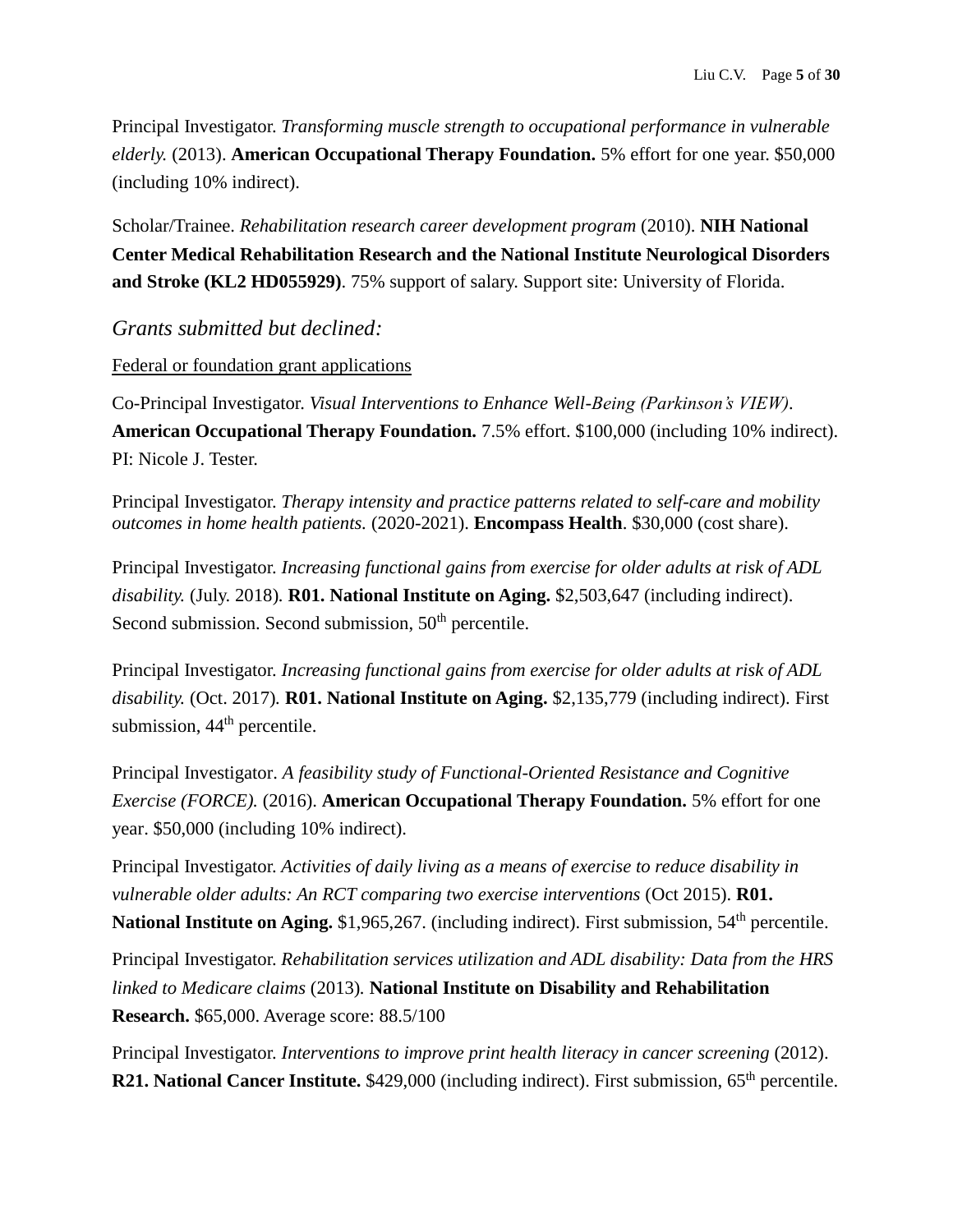Principal Investigator. *The effects of text cohesion on improving health literacy about colorectal cancer* (2009 & 2010). **R21. National Cancer Institute.** \$448,108 (including indirect). First submission, 33<sup>rd</sup> percentile. Second submission, 9<sup>th</sup> percentile.

Co-Investigator. *Agency on Aging-led, socially interactive home exercise: An RCT* (2011 & 2012). **R01. National Institute on Aging.** First submission, unscored. Second submission, 16<sup>th</sup> percentile. PI: Dr. Dan Clark.

Co-Investigator. *An RCT of supervised, seated, home exercise in vulnerable older adults* (2009 & 2010). **R01. National Institute on Aging.** First submission, 27th percentile. Second submission, 20<sup>th</sup> percentile. PI: Dr. Dan Clark.

Junior Investigator Award. *The New Connections Program* (2012). **Robert Wood Johnson Foundation.**

Co-Investigator. *Bridging the age digital divide* (2008). **National Science Foundation.** PI: Dr. Dongsoo Kim.

Consultant. *The diagnosis of clinically important weakness associated with low muscle mass in older adults* (2009). **Biomarkers Consortium of the Foundation for the National Institute of Health (FNIH).** PI: Dr. Nancy Latham.

### Local and other grant applications

Young Investigator Award in Clinical-Translational Research (K12 scholar). *Converting gained muscle strength to prevent late-life physical disability in community dwelling older adults: A feasibility study* (2012). **Indiana Clinical and Translational Sciences Institute.**

Principal Investigator. *A pilot study of Activity and Condition Training (ACT) to promote independent living in seniors* (2011). **Indiana University Collaborative Research Grant.**

Principal Investigator. *Aging successfully with self-perceived functional limitations: Is there a gender difference?* (2007). **Wisconsin Longitudinal Study Pilot Grant.**

Co-Investigator. *Empowering the Community: Phase 2 – Using social media to increase healthy eating and physical activity among racial/ethnic minorities with chronic diseases* (2012). Principal investigator: Dr. Christina Mushi-Brunt. **Indiana Minority Health Coalition**, Inc.

# *PUBLICATIONS (\*student coauthor)*

# *Editorial:*

**Liu, C-J**. (2018). Guest editorial-Functional ability in the changing demographic landscape: Evidence and opportunities for occupational therapy. *American Journal of Occupational*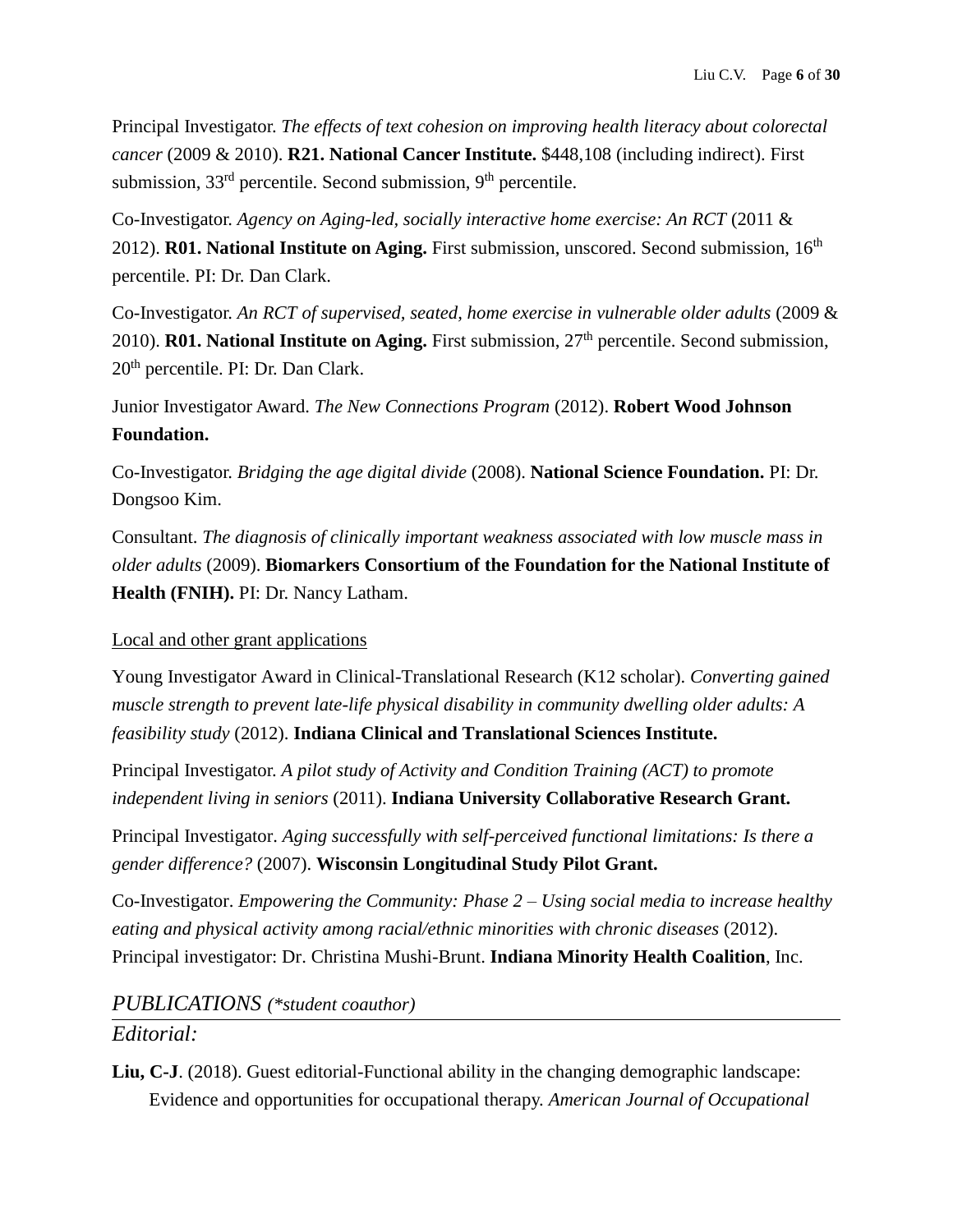*Therapy, 72,* 7204170010p1-7204170010p5. doi:10.5014/ajot.2018.724002.

#### *Peer-reviewed publications:*

- **Liu, C-J.**, Change, P-S., Griffith, C.F., \*Hanley, S.I., & Lu, Y. (2021). The nexus of sensory loss, cognitive impairment, and functional decline in older adults: A scoping review. *Gerontologist, gnab082.* https://doi.org/10.1093/geront/gnab082.
- \*Garabrant, A., & **Liu, C-J.** (In Press 2021). Loneliness and activity engagement in rural homebound older adults. *American Journal of Occupational Therapy*, 75.
- Wang, I., Bohannon, R.W., Kapellusch, J., Rahman, M.H., **Liu, C-J**, & Chang, P.F. (2020 epub). Predicting the handgrip strength across the age span: Validating reference equations from the 2011 NIH Toolbox norming study. *Journal of Hand Therapy. DOI: 10.1016/j.jht.2020.11.005*
- Wang, Y.C., Kapellusch, J., Rahman, M.H., Lehman, L., **Liu, C-J.**, & Chang, P.-F. (2020 epub). Psychometric evaluation of the Disabilities of the Arm, Shoulder and Hand (DASH) in patients with orthopedic shoulder impairments seeking outpatient. *Journal of Hand Therapy.* doi: 10.1016/j.jht.2020.01.002.
- **Liu, C-J.**, Donovan, J., & \*Wolford, C.L. (2020). Feasibility of staff-led 3-Step Workout for Life to reduce late-life ADL disability: A community-based translational study. *International Journal of Rehabilitation Research, 43,* 141-147. doi:10.1097/MRR.0000000000000396
- **Liu, C-J**., & Chang, M.C. (2020). Effects of interventions within the scope of occupational therapy on the performance of ADLs and IADLs for older adults with low vision: A systematic review. *American Journal of Occupational Therapy, 74,* 1–18. doi:10.5014/ajot.2020.038372
- Thiyagarajan, J. A., de Carvalho, I. A.,…**Liu, C.-J**…& Beard, J. (2019). Redesigning care for older people to preserve physical and mental capacity: WHO guidelines on communitylevel interventions in integrated care. *PLOS Medicine, 16, e1002948.* doi: 1371/journal.pmed.1002948
- **Liu, C-J**., Chang, W.P., & Chang, M.C. (2018). Occupational therapy interventions to improve activities of daily living for community-dwelling older adults: A systematic review. *American Journal of Occupational Therapy*, 72, 7204190060p1-7204190060p11. doi:10.5014/ajot.2018.031252
- Wang, H-L., **Liu, C-J.**, Kilpatrick, M., Jim, H., McMillan, S., Courneya, K., et al. (2017). Exergame grading scheme: Concept development and preliminary psychometric evaluations in cancer survivors. *Rehabilitation Research and Practice, 2017, 10.* doi:10.1155/2017/6843016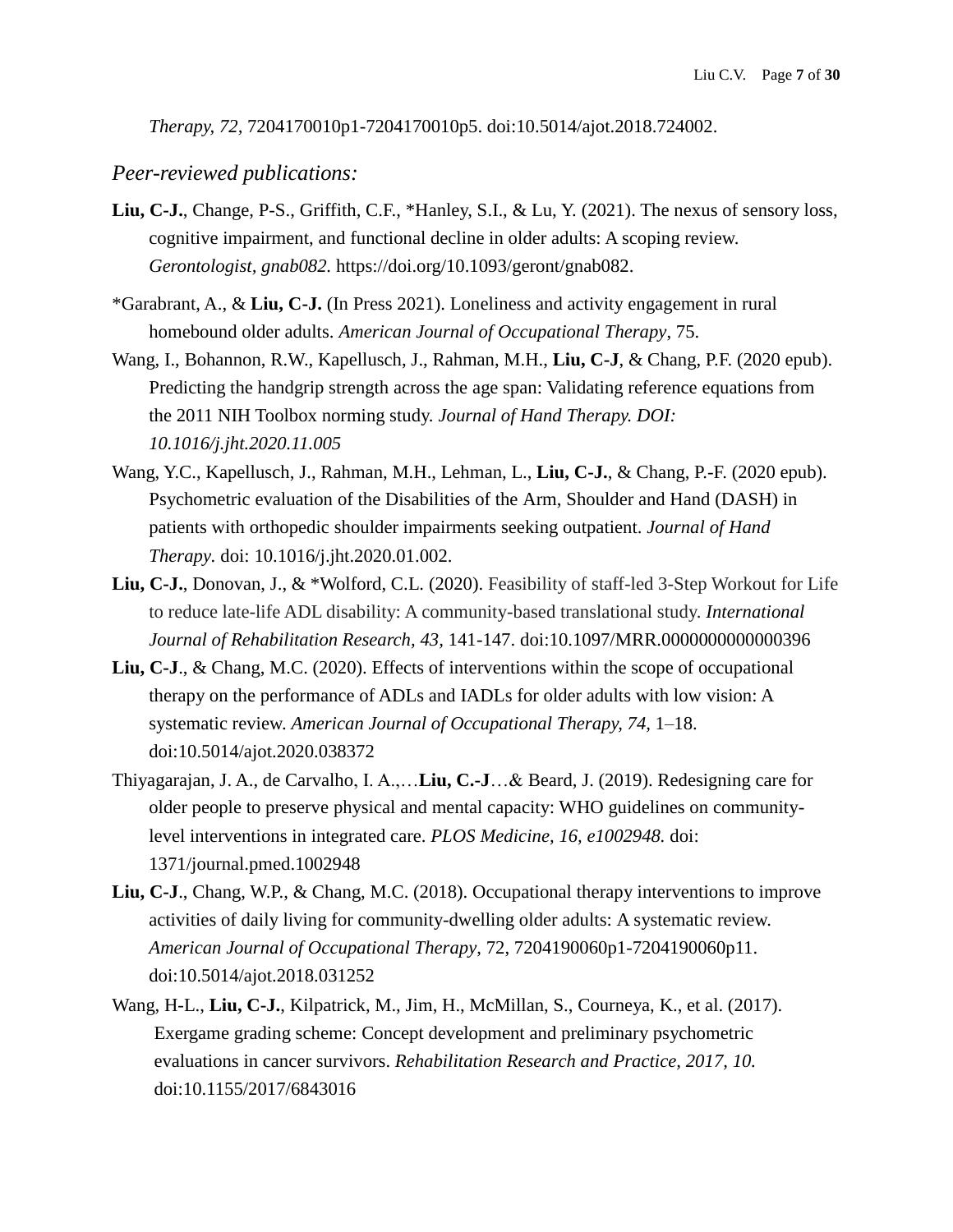- **Liu, CJ**., Chang, WP., Araujo de Carvalho, I., \*Savage, K., \*Radford, L., & Jotheeswaran, A. T. (2017). Effects of physical exercise in older adults with reduced physical capacity: Metaanalysis of resistance exercise and multimodal exercise. *International Journal of Rehabilitation Research, 40,* 303-314. doi:10.1097/MRR.0000000000000249
- **Liu, C-J**., Xu, H., Keith, N. R. Clark, D. O. (2017). Promoting ADL independence in vulnerable, community-dwelling older adults: A pilot RCT comparing 3-Step Workout for Life vs. resistance exercise. *Clinical Interventions in Aging, 12,* 1141-1149. doi:10.2147/CIA.S136678 The publication fee was supported by the IUPUI University Library Open Access Publishing Fund.
- **Liu, C-J.**, \*Marie, D., \*Fredrick, A., \*Bertram, J., \*Utley, K., & Fess, E. E. (2017). Predicting hand function in older adults: Evaluations of grip strength, arm curl strength, and manual dexterity. Aging Clinical and Experimental Research, 29, 753-760. doi:10.1007/s40520-016-0628-0
- **Liu, C-J.**, \*Jones, Y. L., \*Formyduval, R. M. A., & Clark, O. D. (2016). Task-oriented exercise to reduce ADL disability in vulnerable elderly: A feasibility study of 3-Step Workout for Life. *Journal of Aging and Physical Activity, 24,* 384-392. doi:10.1123/japa.2015-0070
- Clark, D. O., Kathleen A. Lane, K. A., Ambuehl, R., Tu, W., **Liu, C.-J.**, & Callahan, C. M. (2016). Age differences in the association between body-mass index class and annualized Medicare expenditures. *Journal of Aging and Health*, 28, 165-179. doi:10.1177/0898264315589574
- **Liu, C.-J.**, & William, A. (2014). What factors are related to understanding a stereoscopic 3D diabetes educational video in seniors? *Journal of Visual Communication in Medicine, 37,*  65-73. doi:10.3109/17453054.2014.981799
- **Liu, C.-J.** & \*Shiroy, D. M., \*Jones, L. Y., & Clark, D. O. (2014). Systematic review of functional training on muscle strength, physical functioning, and activities of daily living in older adults. *European Review of Aging and Physical Activity, 11,* 95-106. doi:10.1007/s11556-014-0144-1
- **Liu, C.-J.**, Stump, T. E., Ambuehl, R., & Clark, D. O. (2014). Utilization of occupational and physical therapy services in postacute care: Findings from the 2006 Health and Retirement Study and linked Medicare claims data. *Physical and Occupational Therapy in Geriatrics, 32,* 85-96. doi:10.3109/02703181.2014.883044
- **Liu, C.-J.**, Rawl, S. M., & \*Yates, K. E. (2013). Readability and text cohesion of online colorectal cancer and screening information. *American Medical Writers Association Journal, 28,* 146-151.
- **Liu, C.-J.**, Pape, S., \*Ferrell, J., \*Turner, E., & \*Johanningsmeier, K. (2013). Gerontic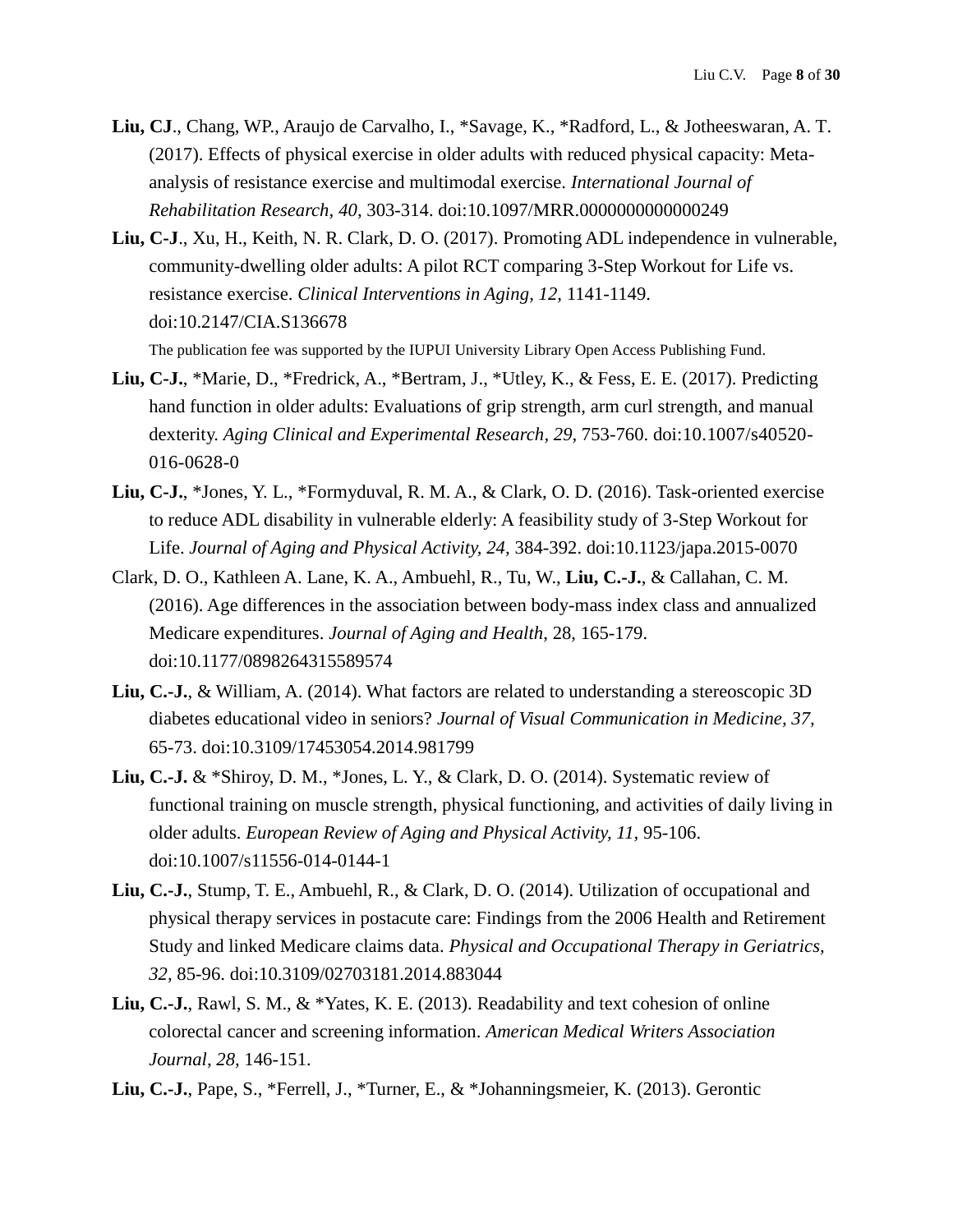occupational therapy and patient education: Perceptions, barriers, and needs. *Physical and Occupational Therapy in Geriatrics, 31,* 140-147. doi:10.3109/02703181.2013.782383

- **Liu, C.-J.**, \*Brost, M. A., \*Horton, V. E., \*Kenyon, S. B., & \*Mears, K. E. (2013). Occupational therapy interventions to improve performance of daily activities at home for older adults with low vision: A systematic review. *American Journal of Occupational Therapy, 67,* 279- 287. doi:10.5014/ajot.2013.005512
- **Liu, C.-J.**, & Rawl, S. (2012). Effects of text cohesion on comprehension and retention of colorectal cancer screening information: A preliminary study. *Journal of Health Communication, 17,* 222-240*.* doi:10.1080/10810730.2012.712614
- **Liu, C.-J.**, \*Becker, J., \*Ford, S., \*Heine, K., \*Scheidt, E., & \*Wilson, A. (2011). Effects of upper-extremity progressive resistance strength training in older adults: The missing picture. *Physical and Occupational Therapy in Geriatrics, 29,* 255-269. doi:10.3109/02703181.2011.609644
- **Liu, C.-J.**, \*Fleck, T., \*Goldfarb, J., \*Green, C., & \*Porter, E. (2011). Attitudes to colorectal cancer screening after reading the prevention information. *Journal of Cancer Education*, *26*, 701-707. doi:10.1007/s13187-011-0210-6
- **Liu, C.-J**., & Latham, N. (2011). Can progressive resistance strength training reduce physical disability in older adults? A meta-analysis study. *Disability and Rehabilitation, 33*, 87-97. doi:10.3109/09638288.2010.487145
- **Liu, C.-J.**, LaValley, M., & Latham, N. (2011). Do unblinded assessors bias muscle strength outcomes in randomized controlled trials of progressive resistance strength training in older adults? *American Journal of Physical Medicine and Rehabilitation, 90,* 190-196. doi:10.1097/PHM.0b013e31820174b3
- **Liu, C.-J.**, & Latham, N. (2010). Adverse events reported in progressive resistance strength training trials in older adults. *Archives of Physical Medicine and Rehabilitation, 91,* 1471- 1473. doi:10.1016/j.apmr.2010.06.001
- **Liu, C.-J.** (2010). Comprehension of a colon cancer pamphlet among American adults at least 50 years of age. *Health Education Journal, 69,*107-115. doi:10.1016/j.apmr.2010.06.001
- Latham, N., & **Liu, C.-J.** (2010). Strength training in older adults: The benefits for osteoarthritis. *Clinics in Geriatric Medicine, 26,* 445-459. doi:10.1016/j.cger.2010.03.006
- **Liu, C.-J.**, & Latham, N. (2009). Progressive resistance strength training to improve physical function in older adults. Cochrane Bone, Joint and Muscle Trauma Group. *Cochrane Database of Systematic Reviews. Issue 3*. Art. No.: CD002759. doi:10.1002/14651858.CD002759.pub2. Media release: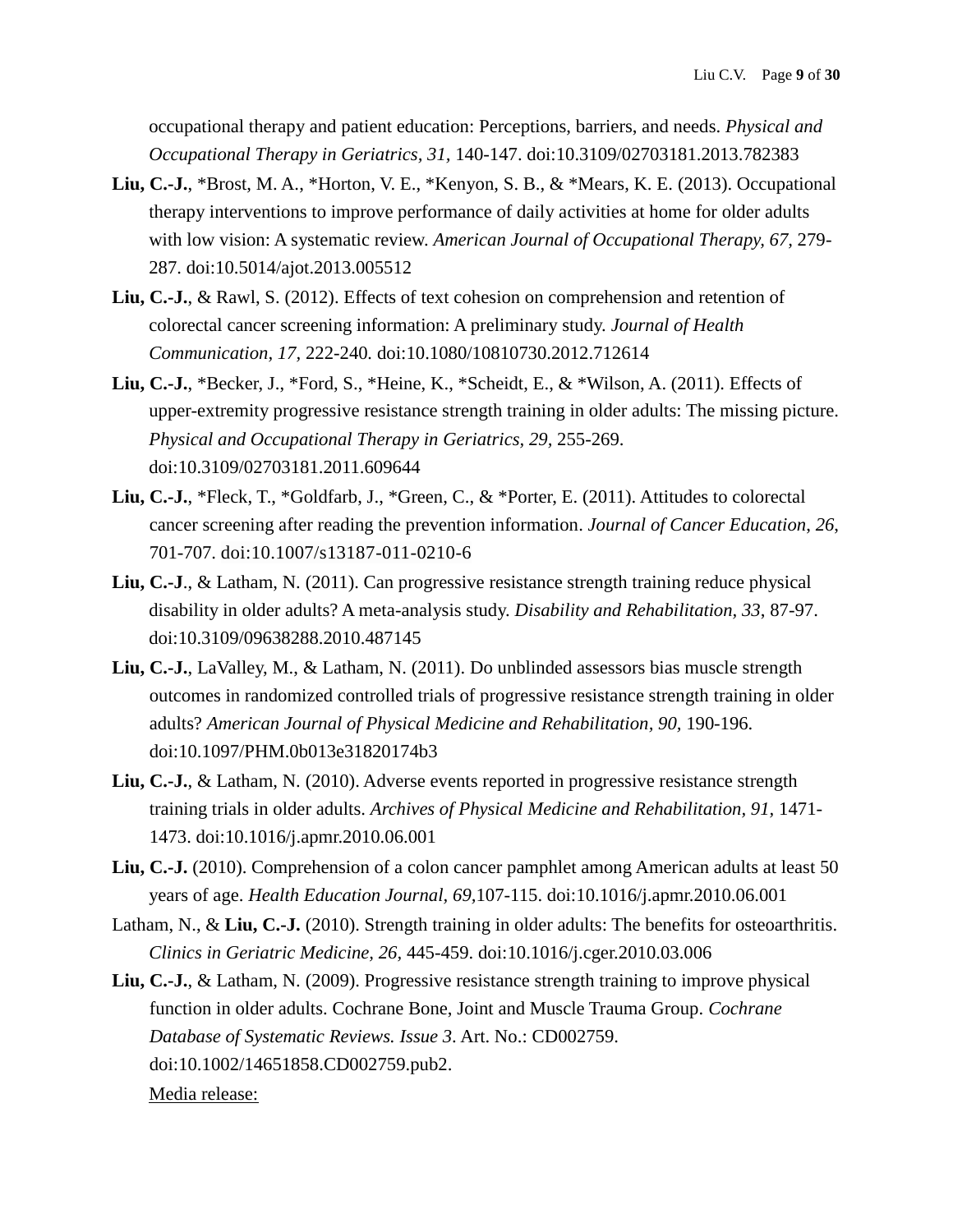- USATODAY (July 07, 2009)
- $\bullet$  WEBMD (July 08, 2009)
- YAHOO News (July 08, 2009)
- Science News (July 07, 2009)
- Nursing in Practice (July 08, 2009)
- The Medical News (July 07, 2009)
- TherapyTimes (July 14, 2009)
- Health Behavior News Service: Translating evidence into news (July 21, 2009)
- TODAY in Occupational Therapy (September 20, 2010)
- **Liu, C.-J.**, Kemper, S., & McDowd, J. (2009). The use of illustration to improve older adults' comprehension of health-related information: Is it helpful? *Patient Education and Counseling*, *76*, 283-288. doi:10.1016/j.pec.2009.01.013
- **Liu, C.-J.**, Kemper, S., & Bovaird, J. (2009). Comprehension of health-related written materials by older adults. *Educational Gerontology*, *35,* 653-668. doi:10.1080/03601270902885504
- Kemper, S., McDowd, J., Metcalf, K., & **Liu C.-J.** (2008). Young and older Adults' reading of distracters. *Educational Gerontology, 34,* 489-502. doi:10.1080/03601270701835858
- Kemper, S., & **Liu, C.-J.** (2007). Eye movements of young and older adults during reading. *Psychology and Aging, 22,* 84-93*.* doi:10.1037/0882-7974.22.1.84
- Kemper, S., Herman, R., & **Liu, C.-J.** (2004). Sentence production by young and older adults in controlled contexts. *Journal of Gerontology: Psychological Sciences, 59,* 220-224. doi:10.1093/geronb/59.5.P220
- **Liu, C.-J.**, McDowd, J., & Lin, K.-C. (2004). Visuospatial inattention and daily life performance in people with Alzheimer's disease. *American Journal of Occupational Therapy, 58,* 202- 210. doi:10.5014/ajot.58.2.202

### *Published abstracts:*

- **Liu, C-J.**, \*Wolford, C.L., & Donovan, J. (2019). Application of a Logic Model to implement 3- Step Workout for Life to prevent ADL disability. *Archive of Physical Medicine and Rehabilitation*, *100(10),* e43. DOI: https://doi.org/10.1016/j.apmr.2019.08.114
- Wang, I., Kapellusch, J., Li, X., Yen, S.-C., Rahman, M. H., & **Liu, C-J.** (2019). Shoulder UE Rehabits: Co-calibrate Three upper extremity functional questionnaires in outpatients with shoulder injuries. *Archive of Physical Medicine and Rehabilitation*, *100(10),* e120. DOI: https://doi.org/10.1016/j.apmr.2019.08.358
- Wang, I., Hou, S., **Liu, C-J.**, Rahman, M. H., Kapellusch, J., & Li, X. (2019). Examination of the applicability of the Disabilities of the Arm, Shoulder and Hand (DASH) questionnaire in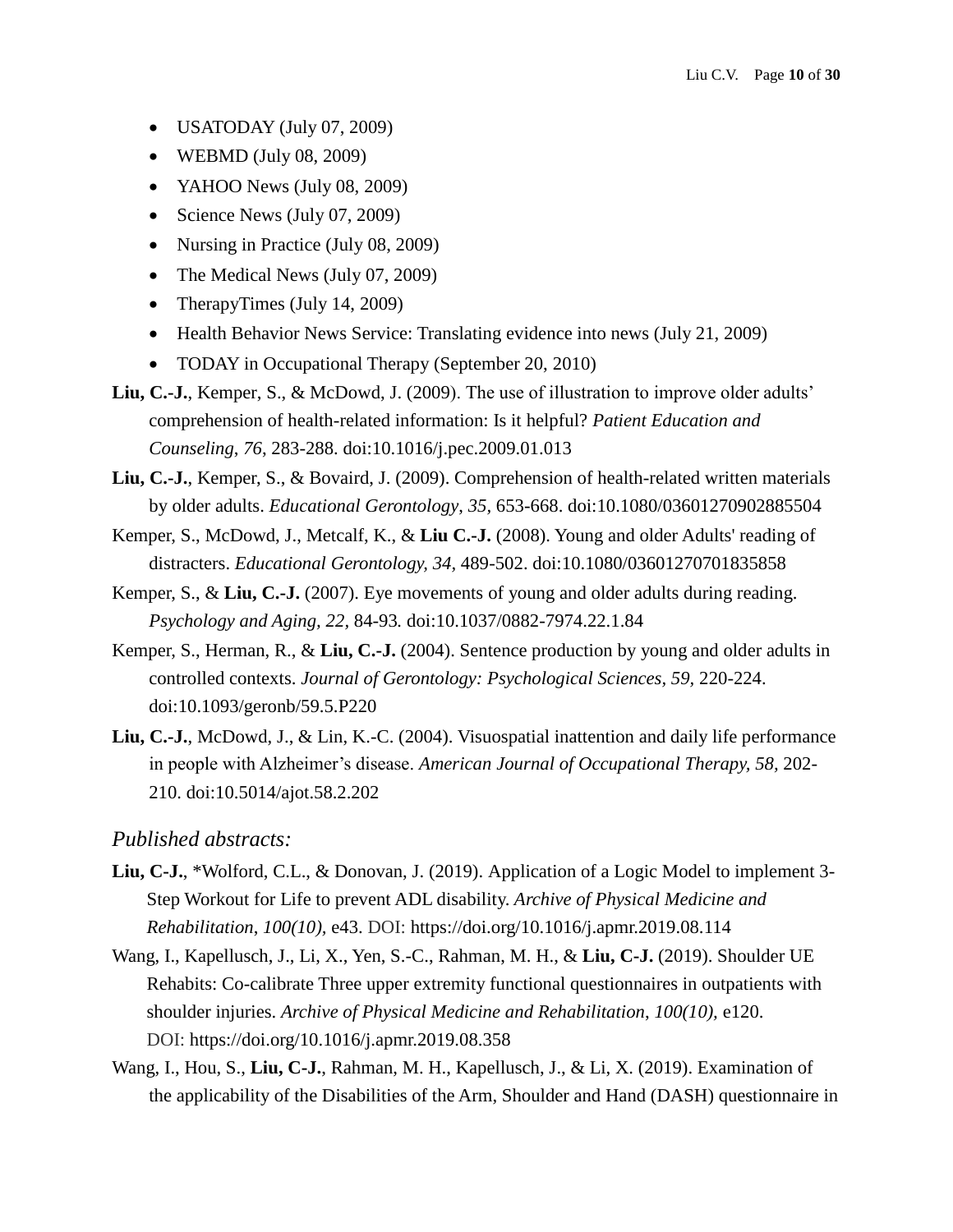outpatients with shoulder injuries. *Archive of Physical Medicine and Rehabilitation. 2019, 100(10)*, e63. DOI: https://doi.org/10.1016/j.apmr.2019.08.177

- **Liu, C-J.**, \*Harries, H., \*Davis, A., \*Schoenfled, L., & \*Romero, T. (2018). Measuring occupational performance in vulnerable older adults: Self-reported or performance-based? *American Journal of Occupational Therapy, 72,* 7211500046p1. doi:10.5014/ajot.2018.72S1-PO6003
- **Liu, C-J.**, Clark, D., Xu, H., & Keith, N. (2017). Promoting ADL independence in vulnerable elderly: Six-month follow-up of a pilot comparative trial. *Innovation in Aging, 1 (suppl 1)* 183. doi:10.1093/geroni/igx004.701
- **Liu, C-J.**, \*Bertram, J., \*Fredrick, A., \*Schuman, D., \*Utley, K., & Fess, E. (2016). Is higher grip and arm curl strength correlated to better hand function in community-dwelling older adults? *American Journal of Occupational Therapy, 70(4\_Supplement\_1),* 7011505120p1- 7011505120p1. doi:10.5014/ajot.2016.70S1-PO2064
- \*Gutierrez, A., Clark, D., \*Radford, L., \*Burkert, A., \*Lesniewski, K.E., \*Threlkeld, E., \*Jones, L., & **Liu, C-J.,** (2015). Feasibility of 3-Step Workout for Life Program to decrease ADL disability in vulnerable older adults. *American Journal of Occupational Therapy, 69,* 6911515165p1. doi:10.5014/ajot.2015.69S1-PO4100
- **Liu, C.-J.**, Pape, S., \*Bayson, K., \*Hahn, M., \*Stahl, L., & \*Powers, B. (2012). Learning how to use assistive devices in older adults: Are illustrations helpful? *Gerontologist, 52(Suppl),* 592.
- **Liu, C.-J.**, & Rawl, S. M. (2011). What do older adults understand and remember after reading colorectal cancer prevention information? *Gerontologist, 51(Suppl),* 74-75.
- **Liu, C.-J.**, \*Brost, M., \*Horton, V., \*Mears, K., & \*Kenyon, S. (2011). Evidence review of the effect of low vision rehabilitation on improving dependence in daily activities for older adults. *Gerontologist, 51(Suppl),* 527.
- **Liu, C.-J.** (November 2010). *Do unblinded assessors bias muscle strength outcomes in randomized controlled trials of progressive resistance strength training in older adults*? *Gerontologist, 50(Suppl),* 294.
- **Liu, C.-J.** (2009). *Text cohesion and readability of common written information related to senior health*. *Gerontologist, 49(Suppl),* 477-478.
- **Liu, C.-J.**, & Latham, N. (2008). Reporting adverse events in progressive resistance strength training trials in older adults. *Gerontologist, 48(Suppl),* 39-40.
- Liu, C.-J. (2008). Progressive resistance strength training in older adults: No train no gain? *Archives of Physical Medicine and Rehabilitation, 89,* E7.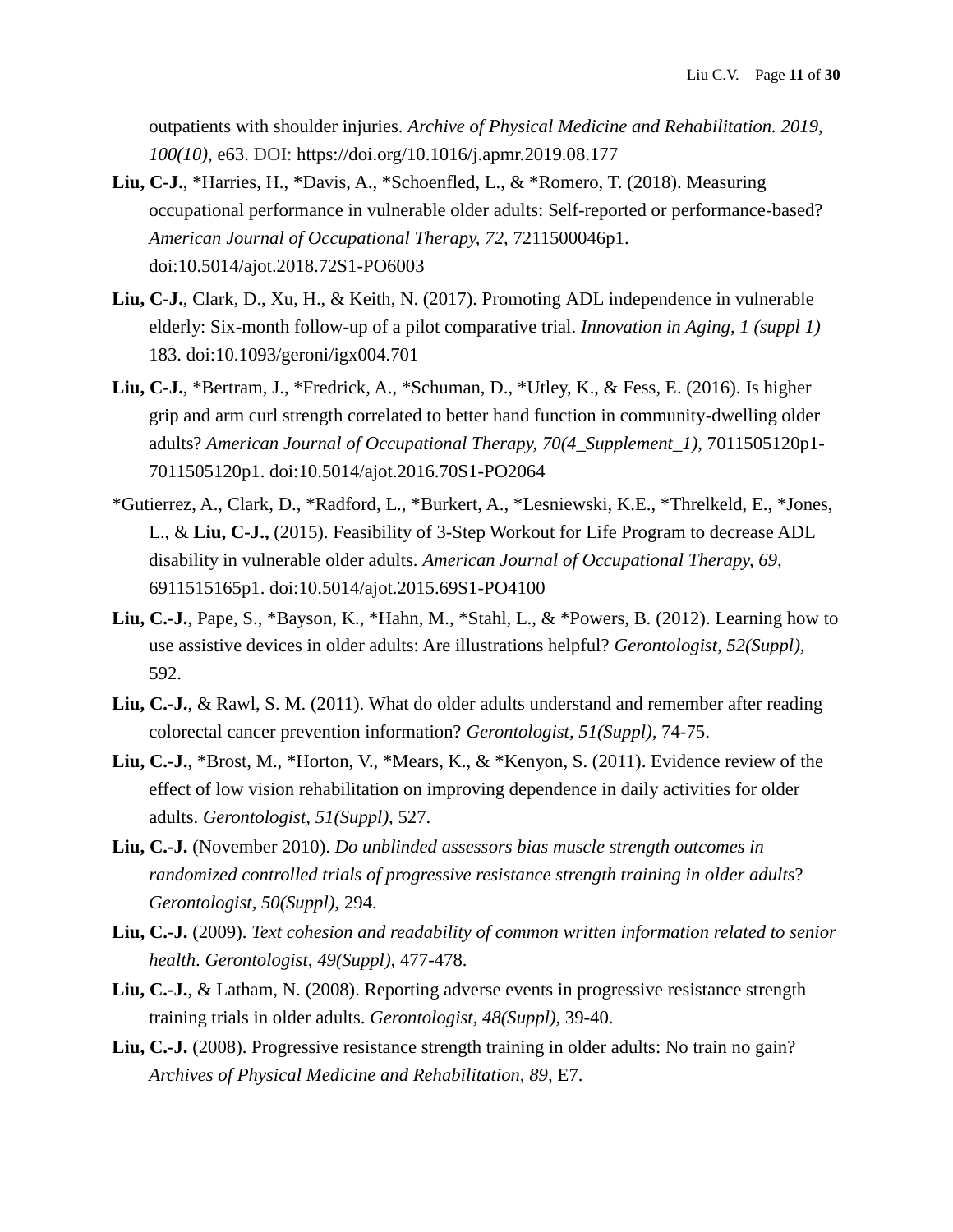# *Book chapters:*

- Hu, Y. L., **Liu, C-J**. (In press 2021). Preventing falls by integrating functional exercise into habitual daily routines in *50 Studies Every Occupational Therapist Should Know*. Oxford Press.
- **Liu, C.-J.**, Latham, N., & Jette, A. M. (2014). Stroke-specific functional assessment instruments (2nd ed.). In J. Stein, R. L. Harvey, C. J. Winstein, R. D. Zorowitz, & G. F. Wittenberg (Eds.), *Stroke Recovery and Rehabilitation* (pp. 647-663*).* New York: Demos.
- Latham, N., **Liu, C.-J.**, & Jette, A. M. (2009). Stroke-specific functional assessment instruments. In J. Stein, R. L. Harvey, R. F. Macko, C. J. Winstein, & R. D. Zorowitz (Eds.), *Stroke Recovery and Rehabilitation* (pp. 569-586*).* New York: Demos.

### *Other publications:*

Jorgensen\*, M., **Liu, C.-J**. (Accepted 2021). Fitness Staff's Perceptions of Offering the 3-Step Workout for Life Program in Senior Living Communities. *UF Journal of Undergraduate Research.* 

-This is Jorgensen Maren's undergraduate honor thesis.

- **Liu, C.-J.**, Rawl, S. M., & \*Yates, K. E. (2014). Letter to the Editor. *American Medical Writers Association Journal, 29,* 48.
- **Liu, C.-J.**, \*Brost, M. A., \*Horton, V. E., \*Kenyon, S. B., & \*Mears, K. E. (November 2011). Critically Appraised Topics on Older Adults with Low Vision on the American Occupational Therapy Association website. https://www.aota.org/Practice/Productive-Aging/Evidencebased.aspx#Low
- World Health Organization. Integrated care for older people: guidelines on community-level interventions to manage declines in intrinsic capacity. Geneva: World Health Organization; 2017. License: CC BY-NC-SA 3.0 IGO. [Dr. Liu was a member of the guideline development group]. http://apps.who.int/iris/bitstream/10665/258981/1/9789241550109 eng.pdf?ua=1
- **Liu, C.-J.**, Chang, WP, & Chang, M. (November 2017). Critically Appraised Topics on Community-Dwelling Older Adults: on the American Occupational Therapy Association website. http://www.aota.org/Practice/Productive-Aging/Evidence-based.aspx

# *CONFERENCE PRESENTATIONS (\*student) Workshop:*

Lieberman, D., Arbesman, M., Berger, S., Kaldenberg, J., Smallfield, S., **Liu, C.-J.**, & Justiss,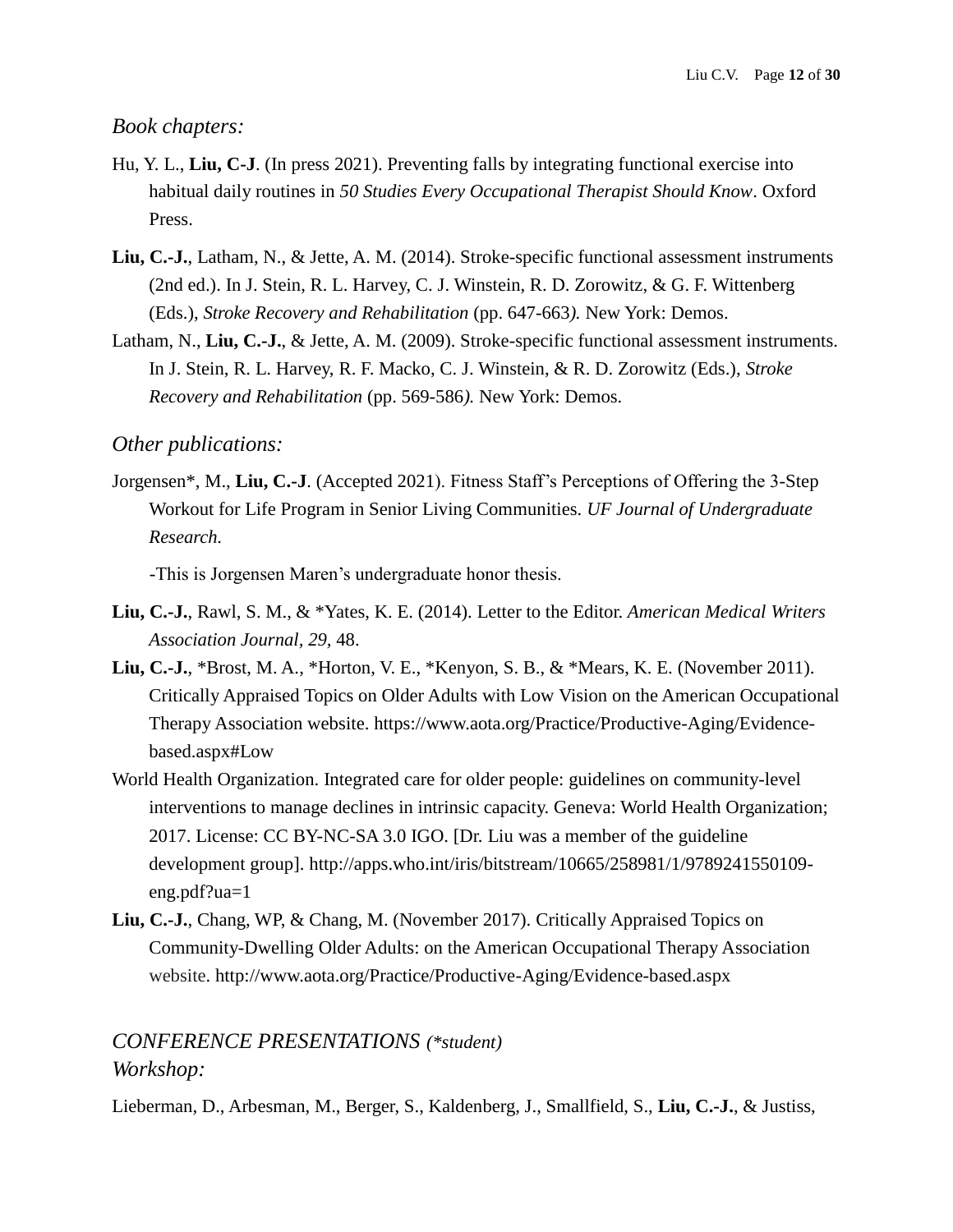M. D. (April 2011). *Evidence-based literature review on occupational therapy and older adults with low vision.* American Occupational Therapy Association Annual Conference and Expo, Philadelphia, PA.

#### *Symposium:*

- Donovan, J., & **Liu, C.-J.** (April 2018). *Translating 3-Step Workout for Life to the Senior Living Community.* CHeP Trailblazer Symposium. Indiana Clinical and Translational Sciences Institute. Indianapolis, Indiana.
- **Liu, C.-J.**, \*Brost, M., \*Horton, V., \*Mears, K., & \*Kenyon, S. (November 2011). *Low vision rehabilitation for older adults: Review and recommendations. Evidence review of the effect of low vision rehabilitation on improving dependence in daily activities for older adults*. The 63rd annual scientific meeting of the Gerontological Society of America, Boston, MA.

### *Paper/oral presentations:*

- **Liu, C-J.** (February 2021). *The nexus of sensory loss, cognitive impairment, and functional decline in older adults.* Sandra Edwards Colloquium in the Department of Occupational Therapy, the University of Florida, Gainesville, Florida.
- **Liu, C-J.** (February 2020). *Enhancing intrinsic capacity to facilitate participation in activities for daily living for frail older adults.* Sandra Edwards Colloquium in the Department of Occupational Therapy, the University of Florida, Gainesville, Florida.
- **Liu, C-J.**, Clark D., Keith, N., & Xu, H. (May 2018). *Task-oriented exercise to promote ADL independence in vulnerable older adults: A pilot RCT of 3-Step Workout for Life.* The 17<sup>th</sup> World Federation of Occupational Therapy Congress 2018. Cape Town, South Africa.
- Lieberman, D., Arbesman, M., **Liu, C.-J** … (April 2018). *Systematic review on occupational therapy for older adults with low vision.* American Occupational Therapy Association Annual Conference and Expo, Salt Lake City, UT.
- Lieberman, D., Arbesman, M., **Liu, C.-J**…Molitor, W. (April 2017). *Systematic review on occupational therapy and productive aging.* American Occupational Therapy Association Annual Conference and Expo, Philadelphia, PA.
- **Liu, C.-J**., Clark, D., Xu, H. (November 2016). *Reducing ADL disability in vulnerable elders: Findings from a pilot comparative trial.* The 69<sup>th</sup> annual scientific meeting of the Gerontological Society of America, New Orleans, LA.
- **Liu, C.-J**., Clark, D., Xu, H. (May 2016). *Maintaining ADL independence for vulnerable elders: A pilot randomized controlled trial.* Fifth Summit of Occupational Therapy Scholars. Pittsburgh, PA.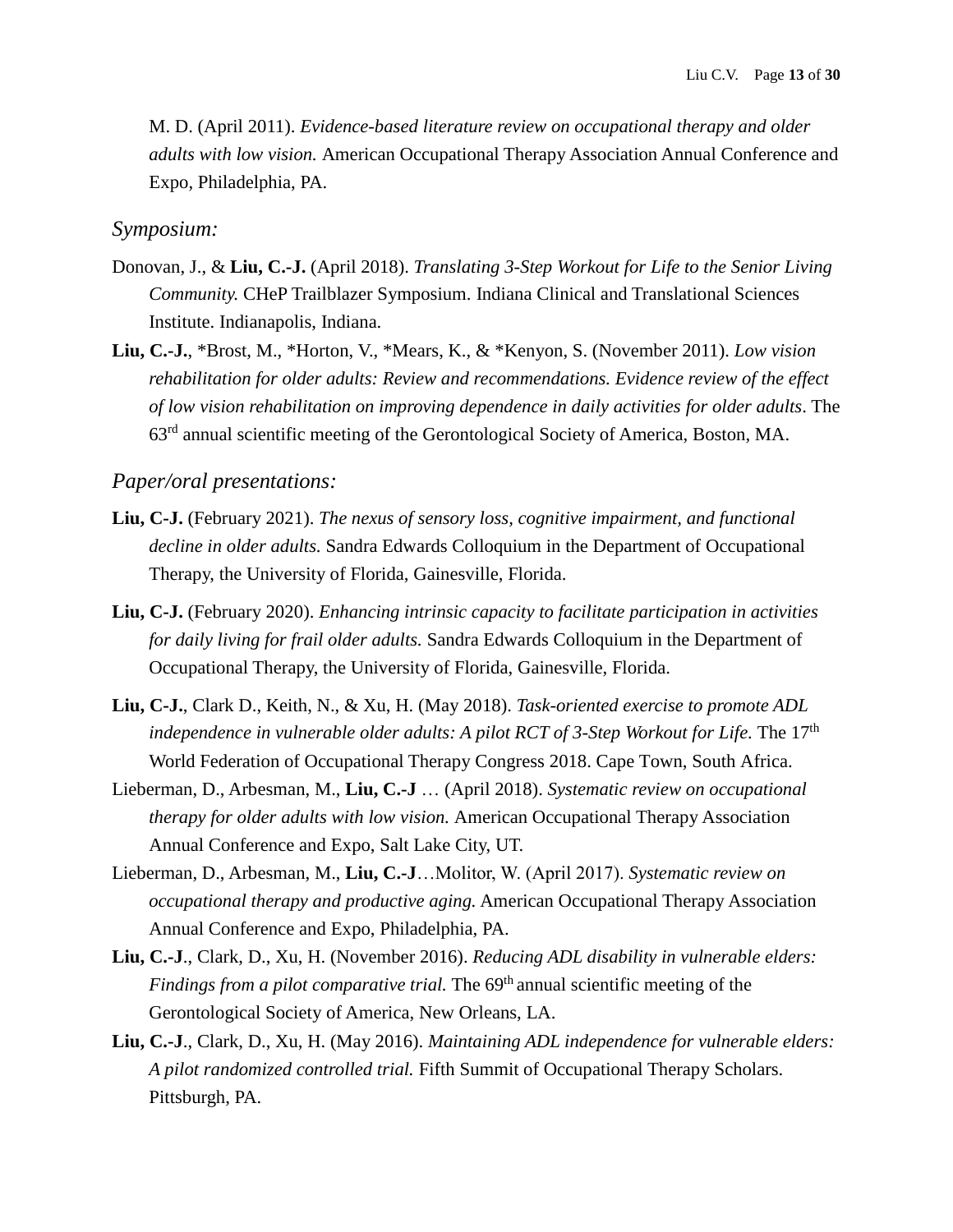- **Liu, C.-J**., \*Gutierrez, A.R.M., \*Jones, L., & Clark, D. (May 2014). *Feasibility of 3-Step Workout for Life Program to prevent late-life ADL disability*. Third Summit of Occupational Therapy Scholars. Philadelphia, PA.
- Wang, H., Kilpatrick, M., Jim, H., Reich, R., Rawl, S. M., Mikesky, A., Weaver, M. T., Bunnell, K., **Liu, C.-J.,** \*Mente, M., \*Tseng, H., & Visovsky, C. (February 2014). *Physical activity intervention among head and neck cancer survivors.* The Annual Research Conference, Sigma Theta Tau International Honor Society of Nursing, Delta Beta Chapter-at-Large. Tampa, FL.
- **Liu, C.-J.**, & Pape, S. (August 2013). *Best practice strategies for patient education with older adults.* The sixth Annual Mid-American Institute on Aging. Evansville, IN.
- **Liu, C.-J.**, Pape, S., \*Bayson, K., \*Hahn, M., \*Stahl, L., & \*Powers, B. M. (April 2012). *The effect of illustrations on learning about assistive devices for older adults: A pilot study.* American Occupational Therapy Association Annual Conference and Expo, Indianapolis, IN.
- **Liu, C.-J.** (March 2012). *Systematic review and meta-analysis of effects of progressive resistance strength training in older adults*. The First Annual Occupational Science Summit, St. Louise, MO.
- Wang, H., Mikesky, A., Weaver, M. T., Bunnell, K., **Liu, C.-J.**, \*Mente, M., \*Tseng, H., & Rawl, S. M. (October 2011). *Physical activity among head and neck cancer survivors: A trainer tailored Wii Fit intervention*. The Midwestern Conference on Health Games, Indianapolis, IN.
- **Liu, C.-J.**, **\***Becker, J., \*Ford, S., \*Heine, K., \*Scheidt, E. (April 2011). *What are the effects of progressive resistance strength training in the upper extremity in older adults? Answers from a systematic review.* American Occupational Therapy Association Annual Conference and Expo, Philadelphia, PA.
- **Liu, C.-J.**, & Latham, N. (November 2008). *Reporting adverse events in progressive resistance strength training trials in older adults*. The 61<sup>st</sup> annual scientific meeting of the Gerontological Society of America, National Harbor, MD.
- **Liu, C.-J.** (October 2008). *Progressive resistance strength training in older adults: No train no gain?* The ACRM-ASNR Joint Educational Conference, Toronto, Ontario, Canada.
- **Liu, C.-J.**, & Latham, N. (November 2007). *The effect of age on progressive resistance training in older adults: A meta-regression model*. The 60<sup>th</sup> annual scientific meeting of the Gerontological Society of America, San Francisco, CA.
- **Liu, C.-J.**, & McDowd, J. (November 2001). *Visuospatial inattention and daily life performance in people with Alzheimer's disease.* The 20<sup>th</sup> annual conference of the Occupational Therapy Association of Republic of China, Taipei, Taiwan.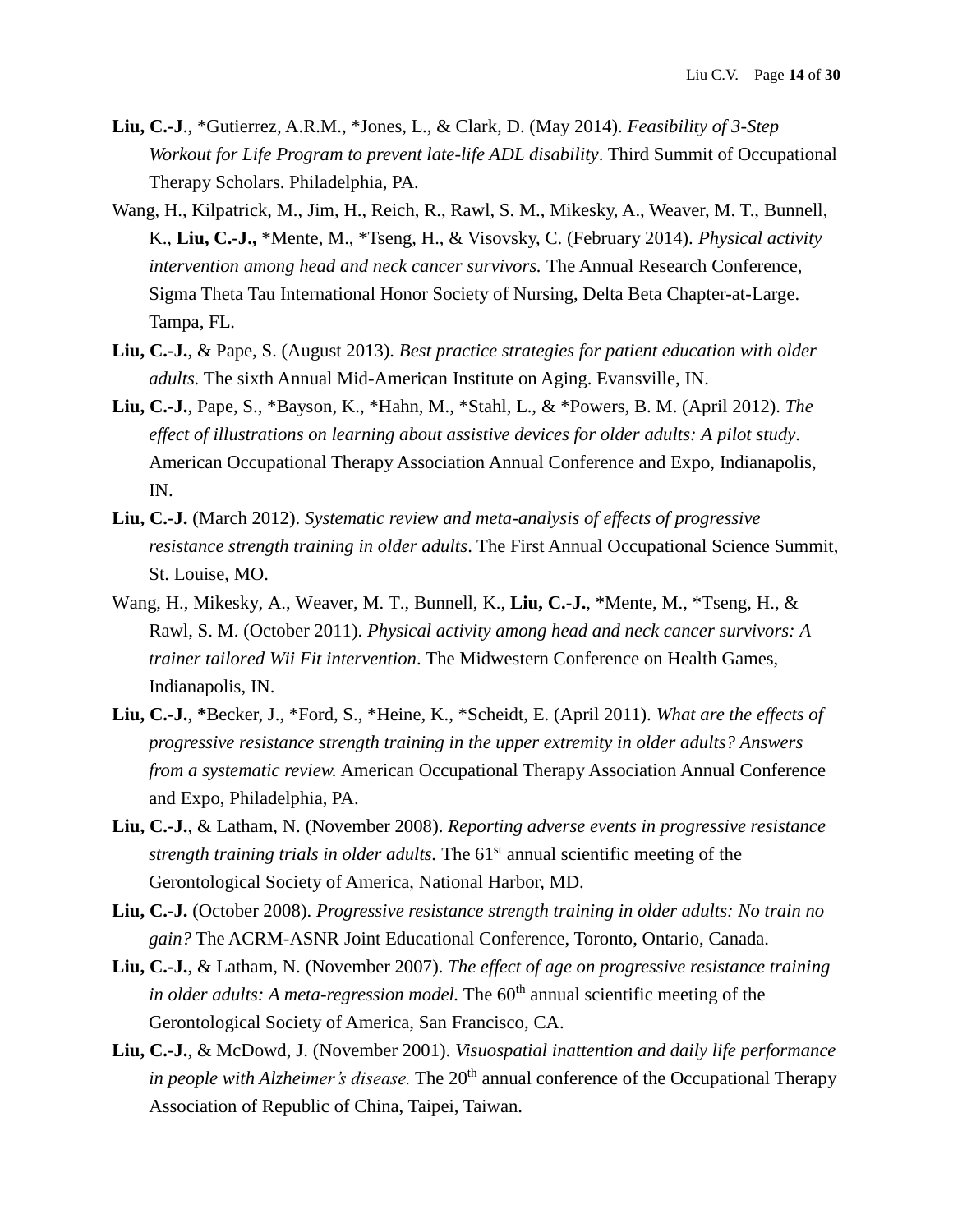#### *Poster presentations:*

- **Liu, C-J.**, & Kroll, C. (April 2021). *Predicting improvement in self-care among Medicare beneficiaries with an orthopedic hip condition discharged to home from skilled nursing facilities*. American Occupational Therapy Association INSPIRE Annual Conference. Online.
- \*Devaney, D., \*Joseph, S., Kramer, J., & **Liu, C-J.** (February 2021). *Aging with disability and aging into disability: The long-term care services and needs.* Sandra Edwards Colloquium in the Department of Occupational Therapy, the University of Florida, Gainesville, Florida.
- **Liu, C-J.**, Pape, S., Janson., R., & Douglas, C. (November 2019). *Is a lab workbook helpful for improving OT students' competency and confidence in clinical skills? An example in the practice area of productive aging.* **IUPUI Center for Teaching and Learning, Indianapolis,** IN.
- Wang, Y-C., Hou, S., **Liu, C-J.**, Rahman, M. H., Kapellusch, J., & Li, X. (November 2019). *Examination of the Applicability of the Disabilities of the Arm, Shoulder and Hand (DASH) Questionnaire in Outpatients with Shoulder Injuries.* ACRM 96<sup>th</sup> Annual Conference. Chicago, Illinois.
- Wang, Y-C., Kapellusch, J., Li, X., Yen, Rahman, M. H., & **Liu, C-J.** (November 2019). *Shoulder UE Rehabits: Ca-calibrate Three Upper Extremity Functional Questionnaires in Outpatients with Shoulder Injuries.* ACRM 96<sup>th</sup> Annual Conference. Chicago, Illinois.
- **Liu, C-J.**, \*Wolford, C.L., Donovan, J. (November 2019). *Application of a Logic Model to implement 3-Step Workout for Life to prevent ADL disability.* ACRM 96<sup>th</sup> Annual Conference. Chicago, Illinois.
- **Liu, C-J.**, \*Wolford, C.L., Donovan, J. (September 2018). *Promoting ADL independence in a local senior living community through 3-Step Workout for Life.* Indiana CTSI Annual Meeting. Indianapolis, Indiana.
- **Liu, C-J.**, Chang, M.C., & Chang, W.P. (May 2018). *Systematic review of interventions within the scope of occupational therapy on basic ADLs for older adults living in the community: A systematic review.* The 17<sup>th</sup> World Federation of Occupational Therapy Congress 2018. Cape Town, South Africa.
- **Liu, C-J.**, \*Savage, K., \*Gibson, B., \*Agnew S., \*Silcott, K., \*Fritz, T., \*Graf, E., \*Janney, K., & \*Jones E. (May 2018). *Applying interactive computer games to reduce fear of falling in older residents in an independent living community: Findings from two single subject studies.* The 17<sup>th</sup> World Federation of Occupational Therapy Congress 2018. Cape Town, South Africa.
- **Liu, C-J.**, \*Harries, H., \*Davis, A., \*Schoenfled, L., & \*Romero, T. (April 2018). *Measuring*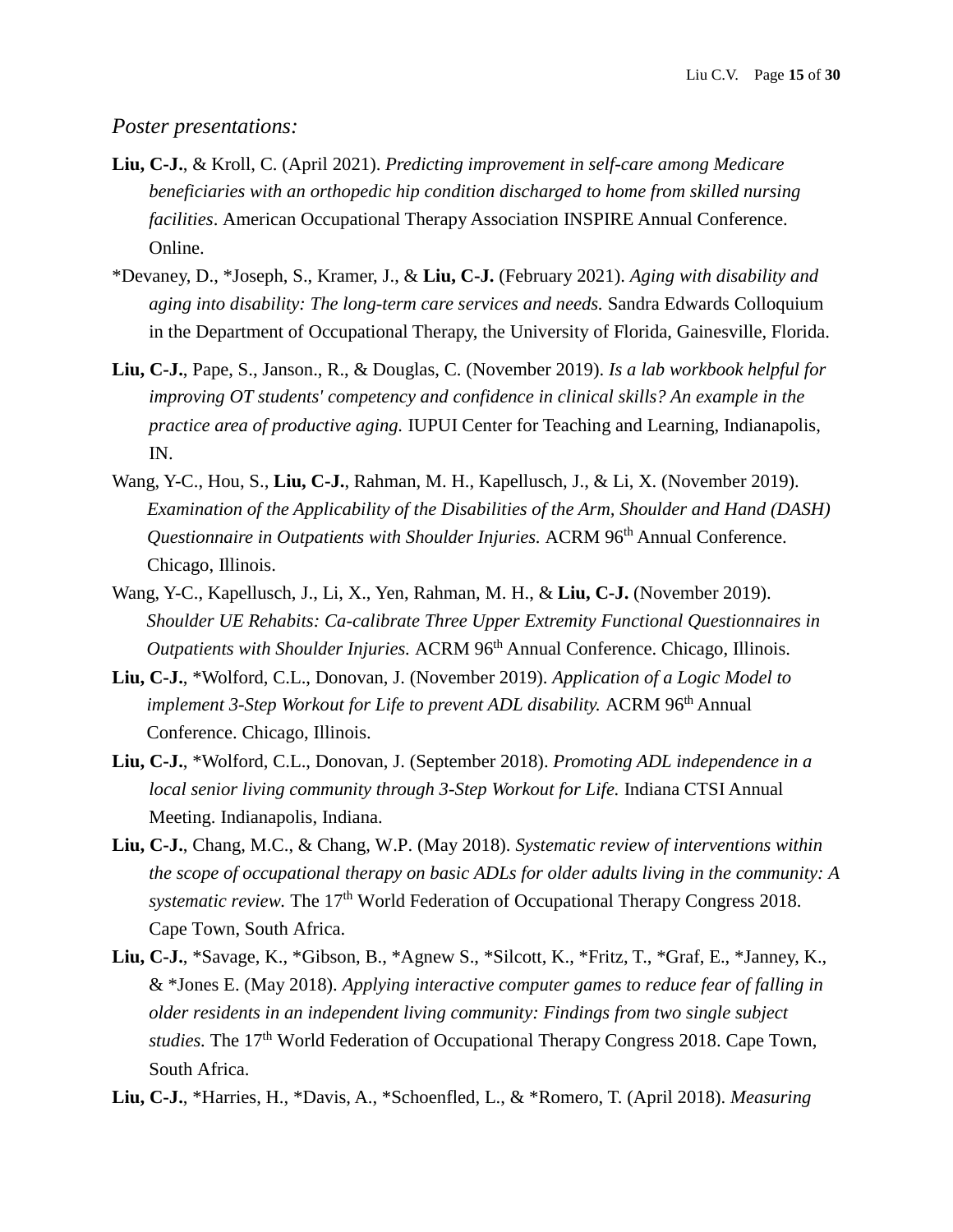*occupational performance in vulnerable older adults: Self-reported or performance-based?* American Occupational Therapy Association Annual Conference and Expo, Salt Lake City, UT.

- Justiss, M., **Liu, C-J**., \*Appelsie, J., \*Fox, D., \*Newkam, E., & \*Salyer, A. (April 2018). *Driving and thriving: A retrospective analysis of skilled interventions to improve driving ability in practice.* American Occupational Therapy Association Annual Conference and Expo, Salt Lake City, UT.
- **Liu, C-J.**, Clark D., Keith, N., & Xu, H. (July 2017). *Promoting ADL Independence in Vulnerable Elderly: Six-Month Follow-Up of a Pilot Comparative Trial.* International Association of Gerontology and Geriatrics 21<sup>st</sup> World Congress, San Francisco, CA.
- **Liu, C-J.**, \*Bertram, J., \*Fredrick, A., \*Schuman, D., \*Utley, K., & Fess, E. (April 2016). *Is higher grip and arm curl strength correlated to better hand function in community-dwelling older adults?* American Occupational Therapy Association Annual Conference and Expo, Chicago, IL.
- \*Gutierrez, A., Clark, D., \*Radford, L., \*Burkert, A., \*Lesniewski, K.E., \*Threlkeld, E., \*Jones, L., & **Liu, C-J.,** (2015). *Feasibility of 3-Step Workout for Life Program to decrease ADL disability in vulnerable older adults.* American Occupational Therapy Association Annual Conference and Expo, Nashville, TN.
- **Liu, C-J.,** Clark, D., \*Jones, L., & \*Gutierrez, A. (November 2014). *Feasibility of 3-Step Workout for Life Program to decrease ADL disability in vulnerable elderly.* The 67<sup>th</sup> annual scientific meeting of the Gerontological Society of America, Washington DC.
- **Liu, C-J**., \*Jones, L. Y., \*Gutierrez, A., \*Lesniewski, K. E., Clark, D. (April 2014). *Feasibility of 3-Step Workout for Life Program to decrease ADL disability in vulnerable elderly.* IUPUI Research Day. Indianapolis, Indiana.
- \*Roby, K., **Liu, C.-J**., & \*Gutierrez, A. R. M. (April 2014). *What are the correlations between muscle strength, motor coordination, and daily function of the upper extremities in older adults?* IUPUI Research Day. Indianapolis, Indiana.
- \*Roby, K., **Liu, C.-J**., & \*Gutierrez, A. R. M. (July 2013). *What are the correlations between muscle strength, motor coordination, and daily function of the upper extremities in older adults?* IUPUI Summer Research Program. Poster Symposium. Indianapolis, Indiana.
- **Liu, C.-J.**, Pape, S., \*Bayson, K., \*Hahn, M., \*Stahl, L., & \*Powers, B. M. (November 2012). Learning how to use assistive devices in older adults: Are illustrations helpful? The 65<sup>th</sup> annual scientific meeting of the Gerontological Society of America, San Diego, CA.
- **Liu, C.-J.**, Pape, S., \*Ferrell, J., \*Turner, E., & \*Johanningsmeier, K. (April 2012). *Patient education and gerontic occupational therapy: Perceptions, barriers, and needs*. American Occupational Therapy Association Annual Conference and Expo, Indianapolis, IN.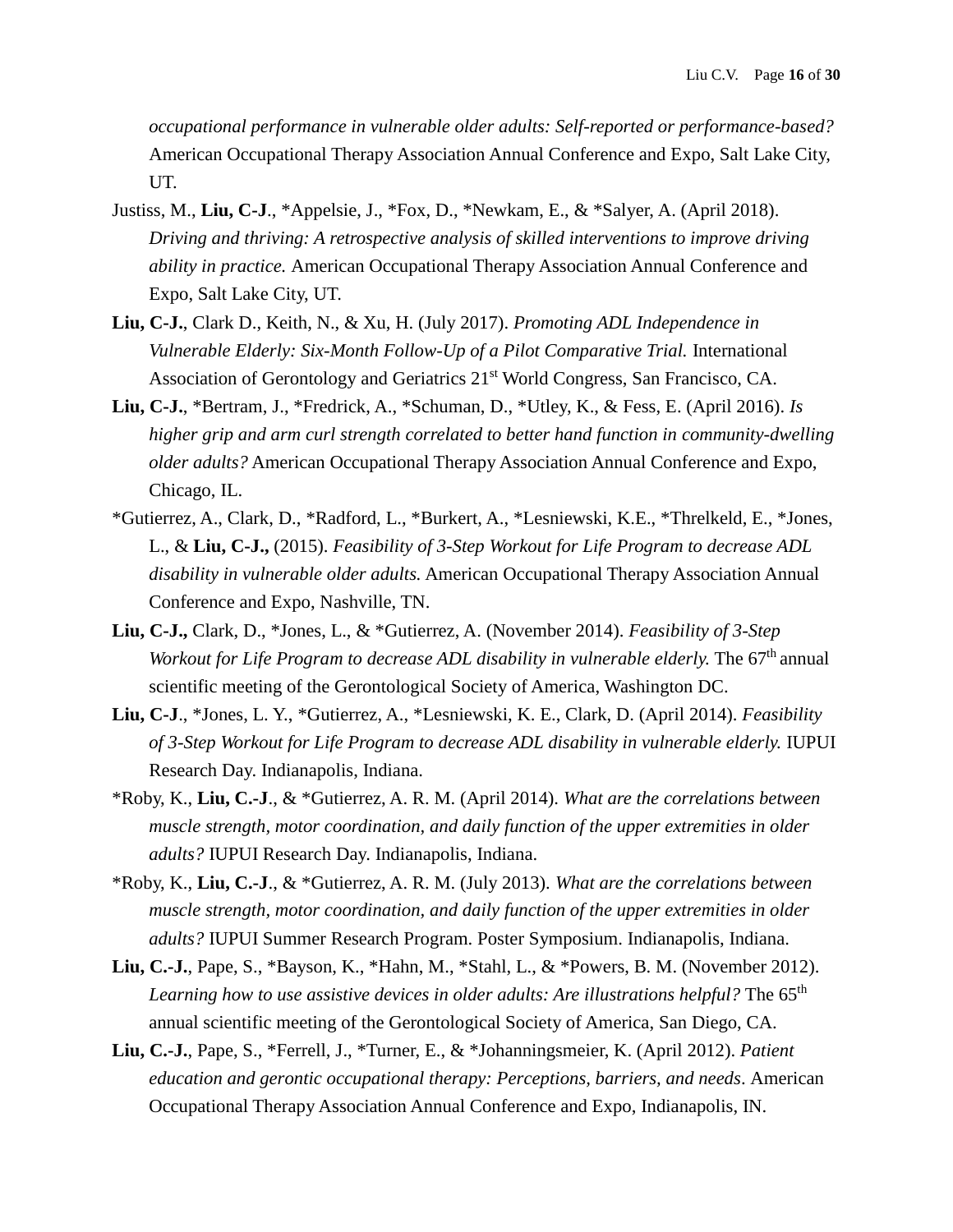- **Liu, C.-J.**, & Rawl, S. M. (November 2011). *What do older adults understand and remember after reading colorectal cancer prevention information?* The 64<sup>th</sup> annual scientific meeting of the Gerontological Society of America, Boston, MA.
- **Liu, C.-J.**, William, A., \*Kinder, J., & \*Wilson, A. (November 2011). *Factors related to understanding a 3D diabetes education video: What matters?* Indiana University of Health and Rehabilitation Sciences First Interdisciplinary Research Conference. Indianapolis, IN.
- **Liu, C.-J.**, William, A., \*Kinder, J., & \*Wilson, A. (October 2011). *Factors related to understanding a 3D diabetes education video: What matters?* Health Literacy Annual Research Conference. Chicago, IL.
- **Liu, C.-J.**, & Rawl, S. M. (September 2011). *What do older adults understand and remember after reading colorectal cancer prevention information?* International Cancer Education Conference, Buffalo, NY.
- **Liu, C.-J.**, & Rawl, S. M. (May 2011). *What do older adults understand and remember after reading colorectal cancer prevention information?* Cancer Research Day at Indiana University Simon Cancer Center, Indianapolis, IN.
- **Liu, C.-J.**, LaValley, M., & Latham, N. (November 2010). *Do unblinded assessors bias muscle strength outcomes in randomized controlled trials of progressive resistance strength training in older adults*? The 63rd annual scientific meeting of the Gerontological Society of America, New Orleans, LA.
- **Liu, C.-J.** (November 2009). *Text cohesion and readability of common written information related to senior health.* The 62<sup>nd</sup> annual scientific meeting of the Gerontological Society of America, Atlanta, GA.
- **Liu, C.-J.**, & Kemper, S. (October 2009). *Text cohesion and comprehension of written health information in older adults*. Health Literacy Annual Research Conference, Washington, DC.
- **Liu, C.-J.**, Rawl, S. M., Imperiale, T. F., & \*Tracy, Y. (May 2009). *Readability of online colorectal cancer screening information.* Cancer Research Day at Indiana University Simon Cancer Center, Indianapolis, IN.
- Latham, N., & **Liu, C.-J.** (April 2009). *Does the absence of blinded assessors bias the results of strength trials in older adults?* Pepper Center Annual Meeting, National Institute of Aging, Bethesda, MD.
- **Liu, C.-J.**, & Latham, N. (April 2009). *The effect of progressive resistance strength training on physical function in older adults: A meta-analysis.* American Occupational Therapy Association Annual Conference and Expo, Houston, TX.
- **Liu, C.-J.**, Kemper, S., McDowd, J., & Mackay, A. (April 2008). *The use of illustrations to improve older adults' comprehension of health-related information: Is it helpful or redundant?* The 12<sup>th</sup> biannual Cognitive Aging Conference, Atlanta, GA.
- **Liu, C.-J.** (November 2007). *Comprehension of a colon cancer pamphlet for adults at least 50 years of age: Data from the 2003 NAAL Survey.* The 60<sup>th</sup> annual scientific meeting of the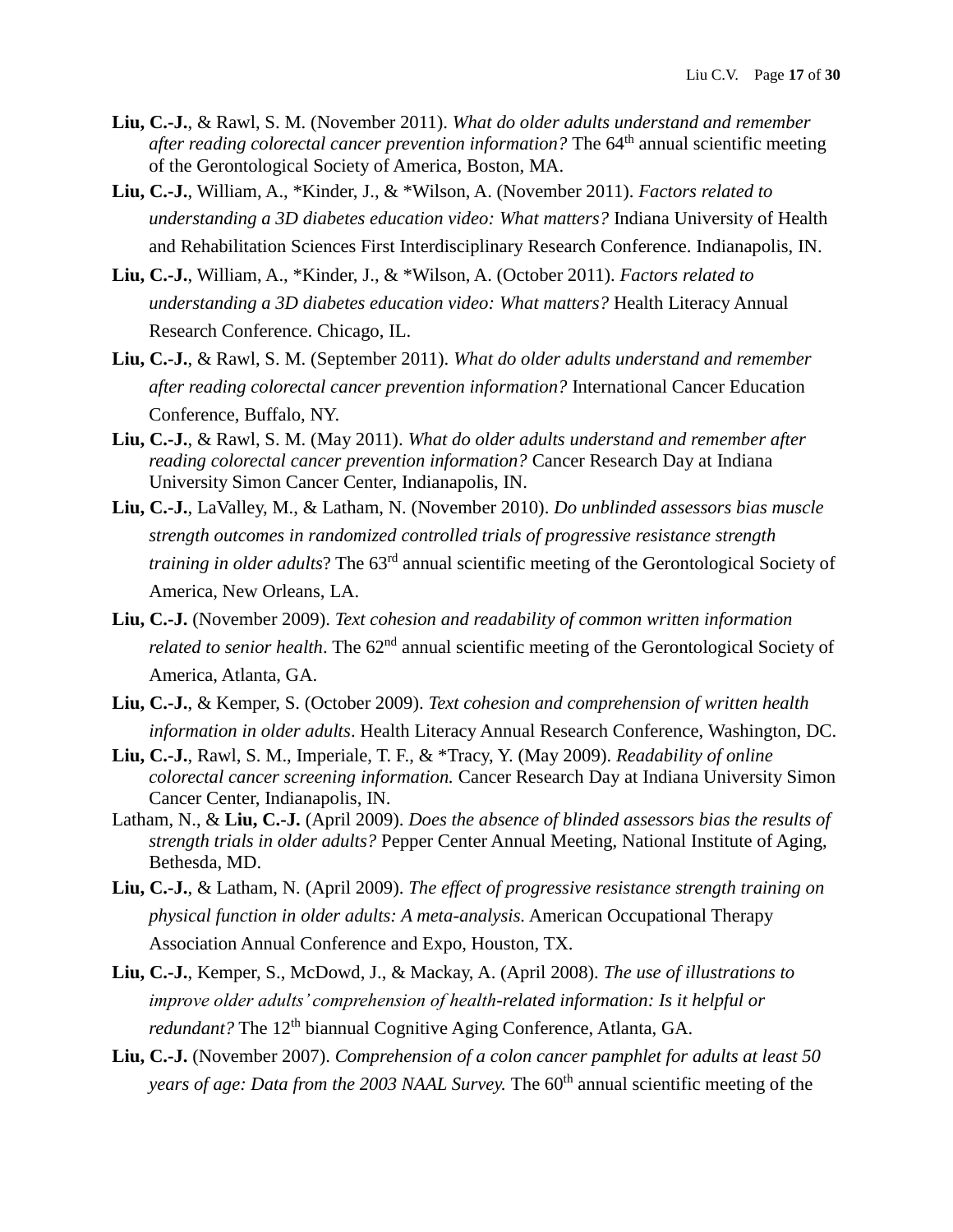Gerontological Society of America, San Francisco, CA.

- **Liu, C.-J.**, & Kemper, S. (April 2006). *Comprehension of health-related written materials by older adults*. The 11<sup>th</sup> biannual Cognitive Aging Conference, Atlanta, GA.
- Kemper, S., McDowd, J., Metcalf, K., **Liu, C.-J.**, & Mackay, A. (April 2006). *Eye fixations of young and older adults while reading with distracters II: Prose passages.* The 11th biannual Cognitive Aging Conference, Atlanta, GA.
- **Liu, C.-J.**, Kemper, S., & Herman, R. (April 2004). *Eye-movements of sentence reading in young and older adults.* The 10<sup>th</sup> biannual Cognitive Aging Conference, Atlanta, GA.

*Invited presentations:*

*The Integrated Care for Older People (ICOPE) guidelines (December 2018). International* Council on Active Aging (ICAA). Webinar.

*Interventions for muscle strength and mobility limitation.* (November 2015). WHO-ICOPE Integrated Care for Older People Guideline Development Group Meeting. Geneva, Switzerland.

- *Comprehension of health-related written materials by older adults.* Indiana University of Center for Aging Research. (September 2008).
- *Issues and challenges of translating muscle strength into daily tasks in older adults after exercise*. Indiana University Center for Aging Research. (August 2010).

# *ADVANCED TRAINING IN RESEARCH*

**Calibrated rater of Assessment of Motor and Process Skills** since 2013.

**Summer Research Institute (SRI) on Developing Behavioral Interventions**, a three-day research institute provided by Johns Hopkins School of Nursing (Baltimore, MD, June 2012).

**NIH Regional Seminar,** a two-day seminar on program funding and grants administration (Indianapolis, IN, April 2012) (Online, October 2020).

**Accelerating Clinical Trials and Outcomes Research Conference**, a two-day workshop on conducting clinical trials and outcomes research sponsored by the American Occupational Therapy Association, the American Occupational Therapy Foundation, and the Agency for Healthcare Research and Quality (Arlington, VA, December 2011).

**Write Winning Grant Proposals,** a one-day seminar on grant writing process provided by the Grant Writers' Seminars and Workshops, LLC. on IUPUI campus (November 2009, October 2010, October 2012).

**National Assessment of Adult Literacy (NAAL) data set training seminar**, a three-day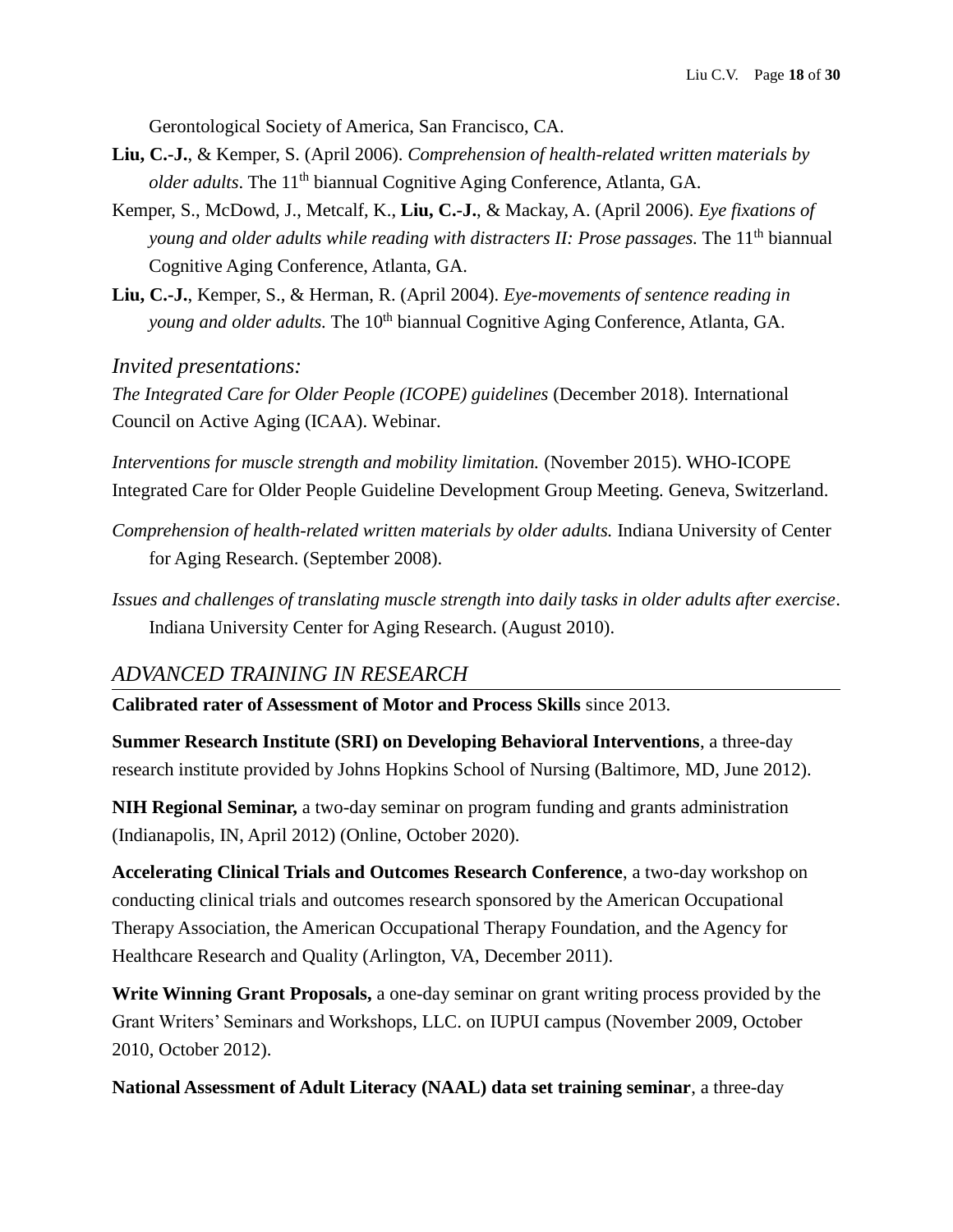workshop provided by the National Center for Education Statistics (Washington, DC, August 2007).

**Cochrane Systematic Review.** Completing a Cochrane Systematic Review, a three-day workshop provided by the Cochrane Eyes and Vision Group (Baltimore, MD, July 2007).

# **Gerontological Society of America/International Association of Gerontology and Geriatrics, pre-conference workshops**

- Pain and Aging: Measurement, mechanisms, and management. IAGG one day workshop (San Francisco, CA, July 2017).
- Assessing daily activities in old age: Unraveling the complexity of monitors, measures, and methods. One day workshop (Washington DC, November 2014).
- CNS Workshop: Neural mechanisms of mobility impairments. Aging, the central nervous system, and mobility in older adults. Understanding how changes in the CNS contribute to mobility limitations has the potential to inform future intervention studies. One and half day seminar (New Orleans, LA, November 2013).
- Introduction to the Health and Retirement Study: Going global, a four-hour workshop (San Diego, CA, November 2012).
- Current and future challenges in designing behavioral interventions: From randomized trials to community implementation, a four-hour workshop (Boston, MA, November 2011).
- Designing and testing interventions, a four-hour workshop (San Francisco, CA, November 2007).
- Qualitative and mixed research methods: Improving the quality of science and addressing health issues of diverse populations, a one-day workshop (Orlando, FL, November 2005).

# **American Occupational Therapy Association, pre-conference Institute**

- Motivational interviewing to promote patient engagement and self-management (2018), Salt Lake City, UT.
- CarFit technician training plus event coordinator training (2017), Philadelphia, PA.
- Large data and data sharing research: Issues, methods, and opportunities (2016), Chicago, IL.

**Eye-tracking technology.** Applied Science Laboratories Workshop for Eye Tracker 501 Remote Optics and also Head Mounted Optics, 2 two-day training workshops (Boston, MA, October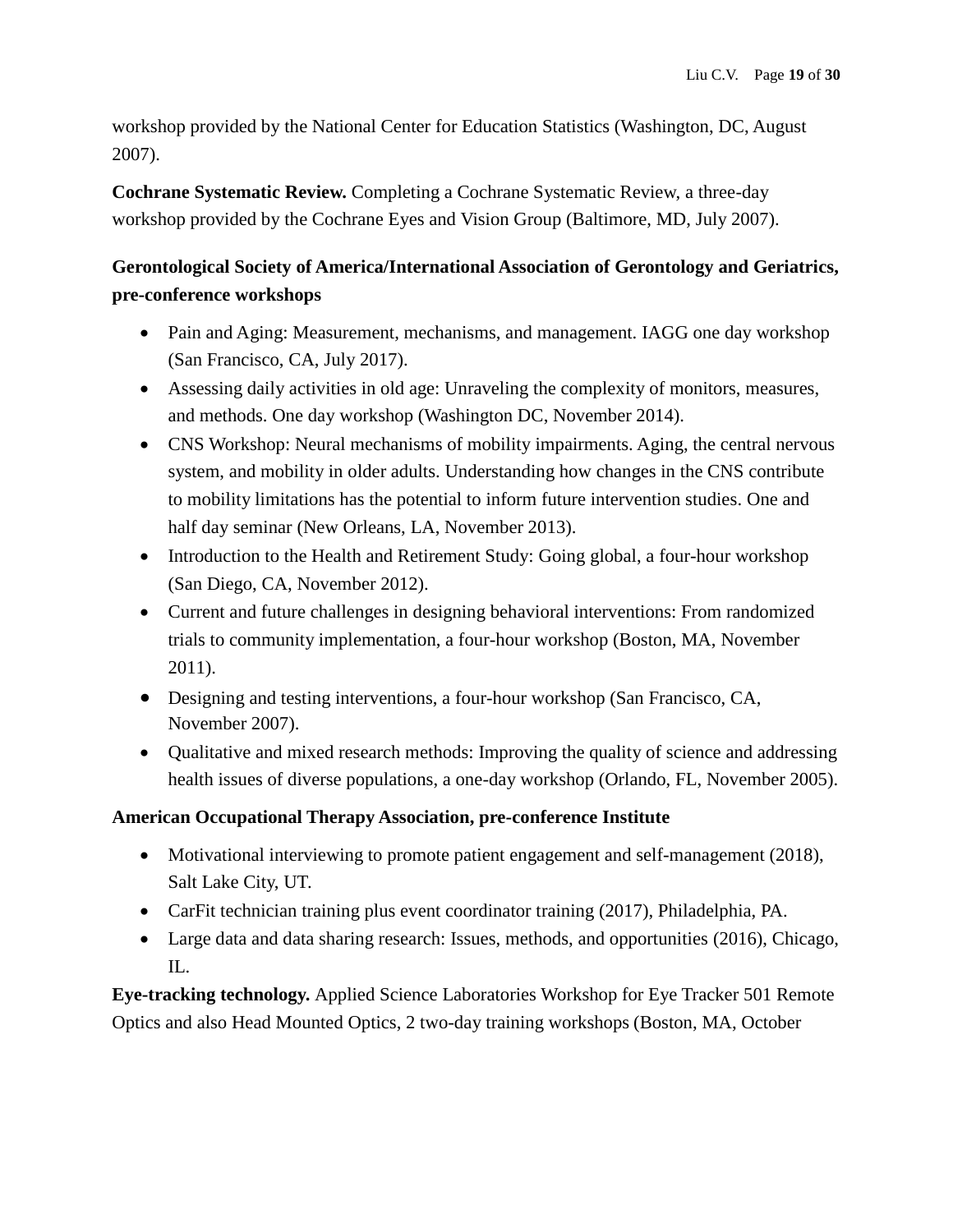### 2003 & May 2005).

### **Advance statistics**

- Model-based measurement and computerized adaptive testing, a five-day workshop instructed by Hua Hua Zhang (Champaign, IL, June 2010).
- Latent variable methods in aging research workshop: Longitudinal data analysis, a threeday workshop instructed by Rich Jones (Boston, MA, July 2009).
- Modeling intraindividual variability workshop with multilevel models, a four-hour workshop instructed by Martin Sliwinski (Cognitive Aging Conference pre-conference workshop of, Atlanta, GA, April 2008)
- Meta-analysis for public health and medical research, a semester long class instructed by Michael LaValley in the School of Public Health, Boston University, MA (Fall 2006).
- Power analysis in Structural Equation Modeling, a three-hour workshop instructed by David Slegers & Jason Lee (Lawrence, KS, May 2006).
- Introduction to Dyadic Analysis, a two-day workshop instructed by David Kenny (Lawrence, KS, February 2006).
- Analysis of longitudinal data with non-response, a two-day workshop instructed by Scott M. Hofer (Lawrence, KS, May 2005).
- Analysis of correlated change: Multivariate multilevel modeling, a two-day workshop instructed by Lesa Hoffman (Lawrence, KS, May 2005).
- Missing data analysis with NORM, a three-hour workshop instructed by David Slegers (Lawrence, KS, April 2004).
- Analyzing developmental trajectories: A group-based approach, a two-day workshop instructed by Daniel S. Nagin (Lawrence, KS, February 2004).
- Structural equation modeling: Foundations and extended applications, a five-day workshop instructed by Todd D. Little and James A. Bovaird (Lawrence, KS, August 2003).

# *TEACHING*

*Department of Occupational Therapy, University of Florida*

# *OTD Courses:*

**OTH 6620C, Occupation-based practice and rehabilitation: Cognitive, social and perceptual domains**, 2 sections, 3 Crs (44 students, 2019; 48 students, 2020)

**OTH 6765: Research method and design,** 1 section, 3 Crs (44 students, 2021)

# *PhD Courses:*

**RSD 6930 Disability, Occupation and Participation Science Journal Club,** 1 Cr (5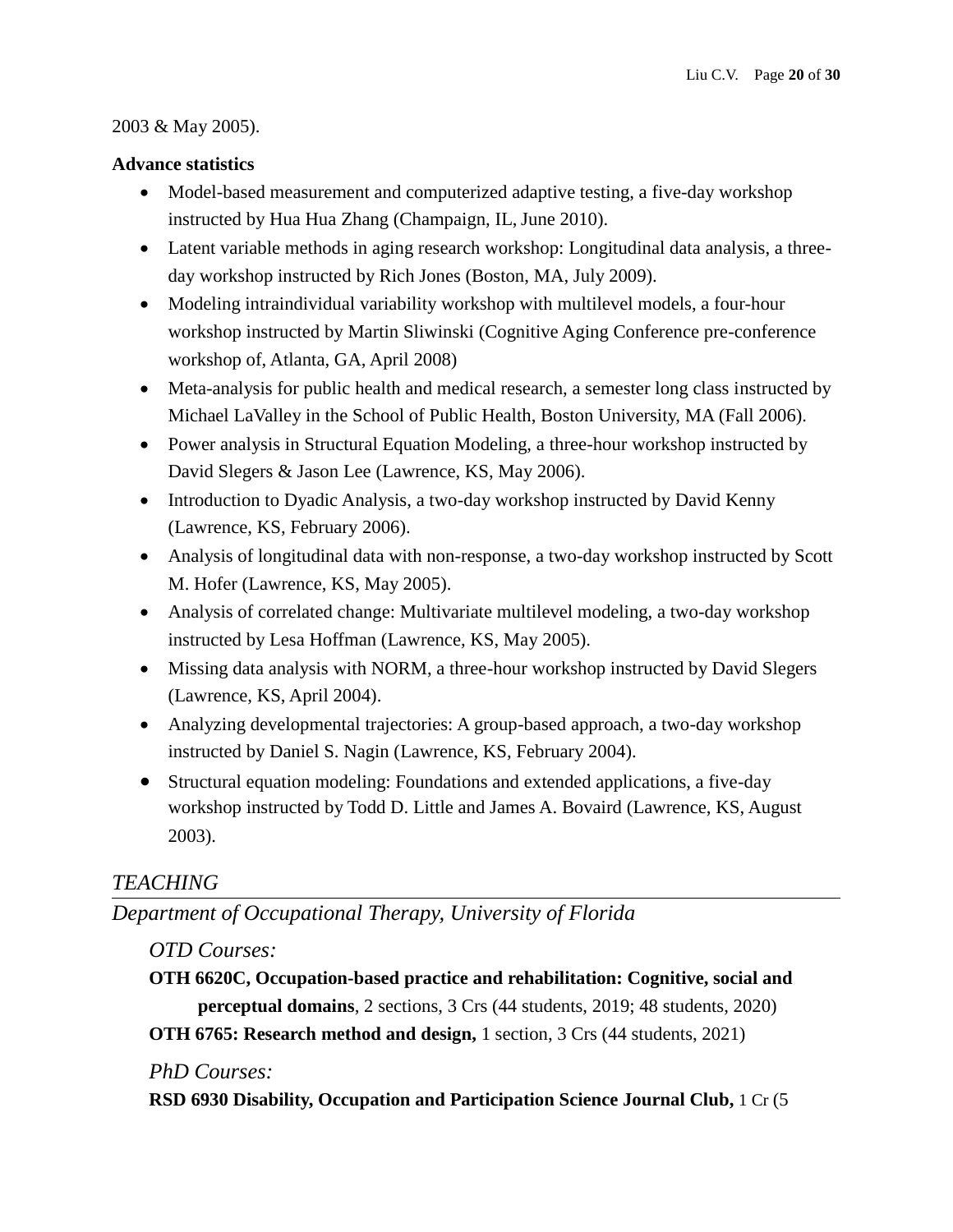students, 2020)

**RSD 6930 Development and Evaluation of Rehabilitation Interventions to Promote Participation,** 3 Crs (6 students, 2021)

*Undergraduate Courses:*

**HSC4970 Public Health and Health Professions Senior Honors Thesis** (1 student, 2020- 2021; 1 student, 2021-2022)

**HSC4913 Supervised Research Exp** (1 student, 2020)

*Department of Occupational Therapy, Indiana University (IUPUI):*

*MSOT Courses:* **T525 Reflective seminar I**, 1 Cr (2009-2018) **T575 Pathophysiology: Impact of conditions on occupations**, 3 Crs (2009-2013) **T625 Reflective seminar II**, 1 Cr (2009-2018) **T662 Occupations of adults and older adults**, 5 Crs (2008-2018) **T667 Non-thesis OT research project**, 3 Crs (2009-2018) **T668 Non-thesis OT research project completion**, 2 Crs (2010-2019)

*OTD Courses:*

**T645 Occupational Therapy Practice: Productive aging**, 4 Crs (2019)

# *Occupational therapy fieldwork educator:*

1997-1999, Department of Physical Medicine and Rehabilitation, National Taiwan University Hospital, Taipei, Taiwan.

#### *Invited guest lectures:*

**Health Literacy and Occupational Therapy** (Fall 2018). Guest lecture for T545 Occupational Therapy Practice: Health and Wellness (Class instructor- Prof. Sharon Pape).

**From comprehension to communication: Health literacy 101** (Spring 2012). Guest lecture for 16 interns at the Department of Nutrition and Dietetics, School of Health and Rehabilitation Sciences, IUPUI (Invited by Dr. Sara Blackburn).

**Let's talk about the Cochrane systematic review** (Spring 2010). Guest lecture for T568 Evidence-based practice in occupational therapy. (Class instructor- Dr. Patty Scott).

**Activity Measure for Post-Acute Care (AM-PAC)** (Spring 2010, Spring 2011, Spring 2012, Spring 2013). Guest lecture for T552 Occupations of adolescents and young adults. (Class instructor- Prof. Robin Janson in 2010, Prof. Fengyi Kuo in 2011, 2012, 2013, & 2014, Prof. Sharon Pape in 2015).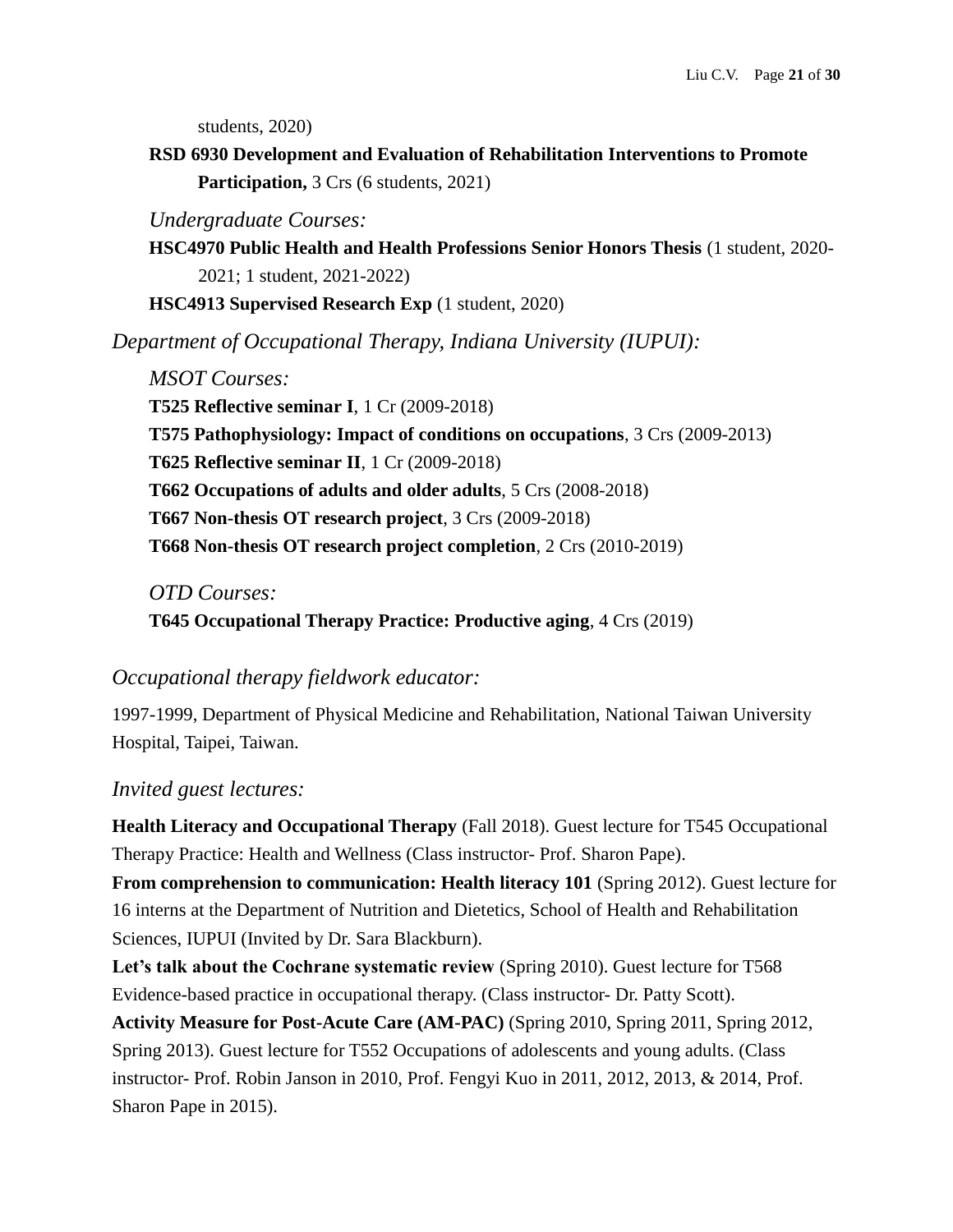# *CURRICULUM ENHANCEMENT GRANT*

Principal Investigator. *Facilitating clinical skills learning in the practice area of productive aging for doctoral occupational therapy students: A lab workbook development project*. (2018- 2019). **IUPUI Center for Teaching and Learning.** \$5,000.

*Student non-thesis research projects supervised at Indiana University Department of Occupational Therapy:*

• Does rehabilitation intensity correlate to self-care outcomes in Medicare beneficiaries with *an orthopedic hip condition who were discharged to home from skilled nursing facilities?* Class 2019. Lauren Barr, Courtney Hayden, Erin Ingram, Niki Pierson, Ashley Suda, and Craig Wright.

\*Student Presentation Award at IUOT Research Day, April 2019.

- *The Correlation Between Loneliness and Occupational Performance in Prefrail Community-Dwelling Older Adults.* Class of 2019. Megan Copeland, Anna Doak, Hannah Henss, Lauren Lowe, Lori Uebelhor, & Nicole Weisman.
- *Cognitively stimulating occupations as a means to preserve cognitive function in older adults: A scoping review.* Class of 2018. Valerie Brunso, Dena Carpenter, Megan Parton, Chloe Ream, Amanda Schebler, & Jake Smallwood. \*Student Presentation Award at IUOT Research Day, April 2018.
- *Driving and thriving: A retrospective analysis of skilled interventions to improve driving ability.* Class of 2017. Jamie Appelsies, Danielle Fox, Emma Neukam, & Anna Salyer.
- *Physical activity and health status of older adults living in subsidized housing.* Class of 2017. Alissia Garabrant, Alyssa Keller, Katelyn Mathis, & Rachel Stephens.
- *Show Me Versus Tell Me: Predicting discrepancies in ADL assessment outcomes*. Class of 2017. Alyssa Davis, Hilary Harris, Taylor Reyes, & Louella (Lucy) Schoenfeld.
- *Cognitive training on reducing fear of falling in the elderly: The application of iN2L in a single subject study.* Class of 2016. Taylor Fritz, Erin Graf, Katherine Janney, & Elizabeth Jones.
- The application of computer technology in fall prevention for *senior residents: A single subject study.* Class of 2016. Katie Savage, Brooke Gibson, Sarah Agnew, & Kayci Silcott.
- The effect of 3-step workout for life program in older adults: A pilot study. Class of 2015. Kelsey Batson, Christine Dupouy Davis, Jacob Papp, and Lori Radford.
- *Correlation between muscle strength & daily function of the upper extremities in older adults.* Class of 2015. Jessica Bertram, Aaron Fredrick, Deana Schuman, Kristen Utley.
- *Feasibility of 3-Step Workout for Life to prevent late-life disability*. Class of 2014. Amanda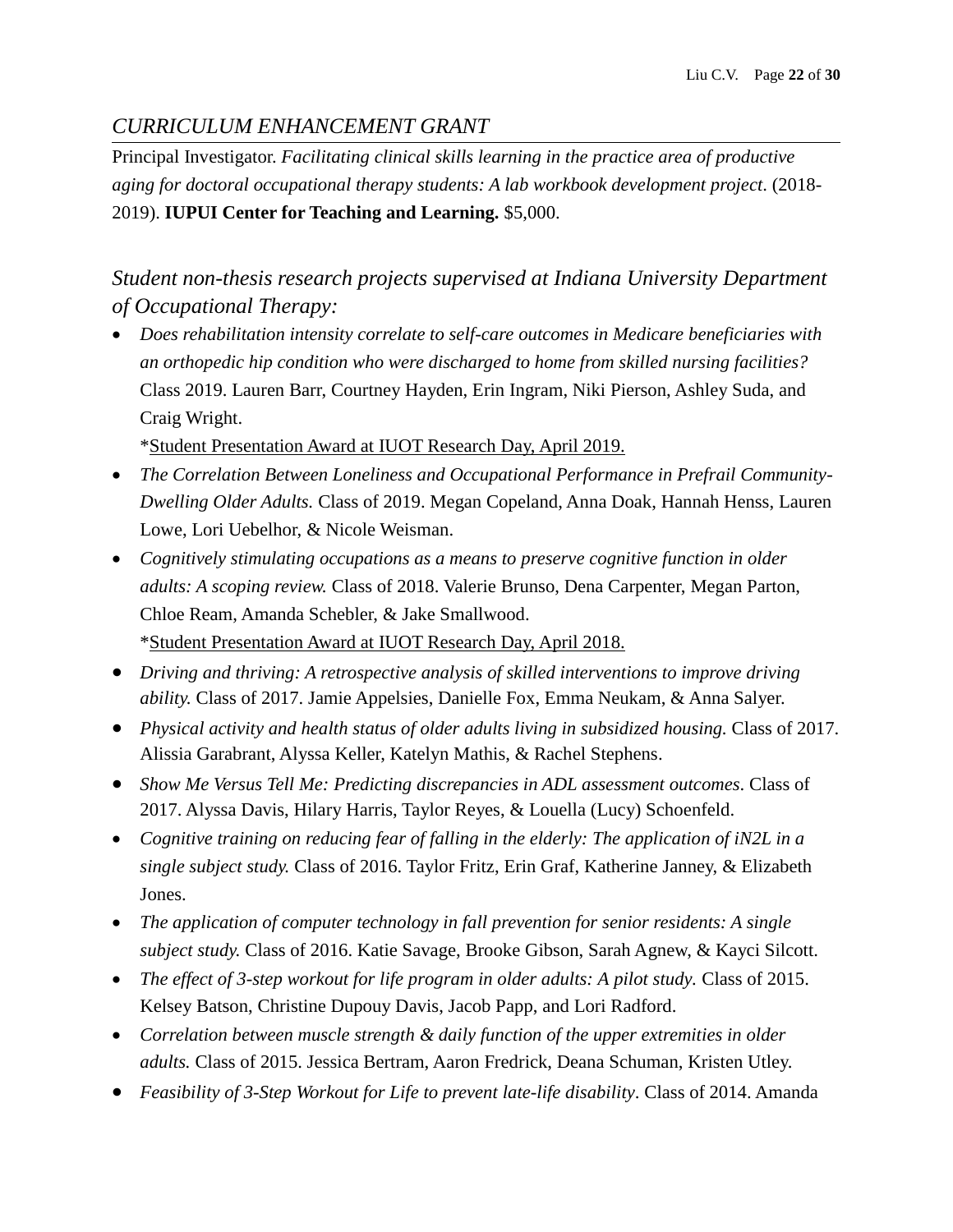Burkert, Alyssa Gutierrez, Leah Jones, & Erika Threlkeld. \*Student Presentation Award at IUOT Research Day, April 2014.

- *Developing an educational fall prevention DVD for older adults. Class of 2013*. Cheryl A. Davis, Sairah Safdar, Deepika M. Shiroy, & Cami J. Walton-Thoeming.
- *The effect of illustrations on learning about assistive devices for older adults: A pilot study.* Class of 2012. Kim Bayston, Michelle Hahn, Betsy Powers, & Leeann Stahl.
- *Patient education and occupational therapy in the geriatric population*. Class of 2011. Jennifer Ferrell, Kaley Johanningsmeier, & Emily Turner.
- *A systematic review of the effectiveness of low vision interventions on ADLs and IADLs at home for older adults.* Class of 2011. Kristen Mears, Melodie Brost, Vanessa Horton, & Sarah Kenyon.
- *Emotional responses after reading cancer screening information: Implications for occupational therapy's role in cancer prevention.* Class of 2010. Tara Fleck, Joan Goldfarb, Casey Green, & Elizabeth Porter.
- *Effects of progressive resistance strength training in the upper extremity in older adults: A systematic review*. Class of 2010. Jaime Becker, Stephanie Ford, Kirstyn Heine, & Erin Scheidt.

# *Training from University of Florida Center for Teaching Excellence*

- Effective Lectures, engagement, motivation, and communication planning; Active Learning: Goals & objectives, higher order activities, problem-based learning, and planning. Pathways to Success for New Faculty (Fall 2019).
- Maximize Learning with Discussions (3/25/2020)
- Liven your Zoom classes with breakout rooms (3/27/2020)
- Online Teaching Toolkit (5/28/2020)
- Using Zoom to Make Learning Magic (6/4/2020)
- Anti-Racist Theory & Teaching Practice (3/25/2021)

# *Training from University of Florida Disability Resource Center and UFIT*

• Making your course more accessible: Live captioning & Transcription (10/2020)

# *Faculty Professional Development Seminars*

- How to Balance Time for Grading by Dr. George Hack (1/24/2020)
- Problem-based Learning by Dr. George Hack (2/21/2020)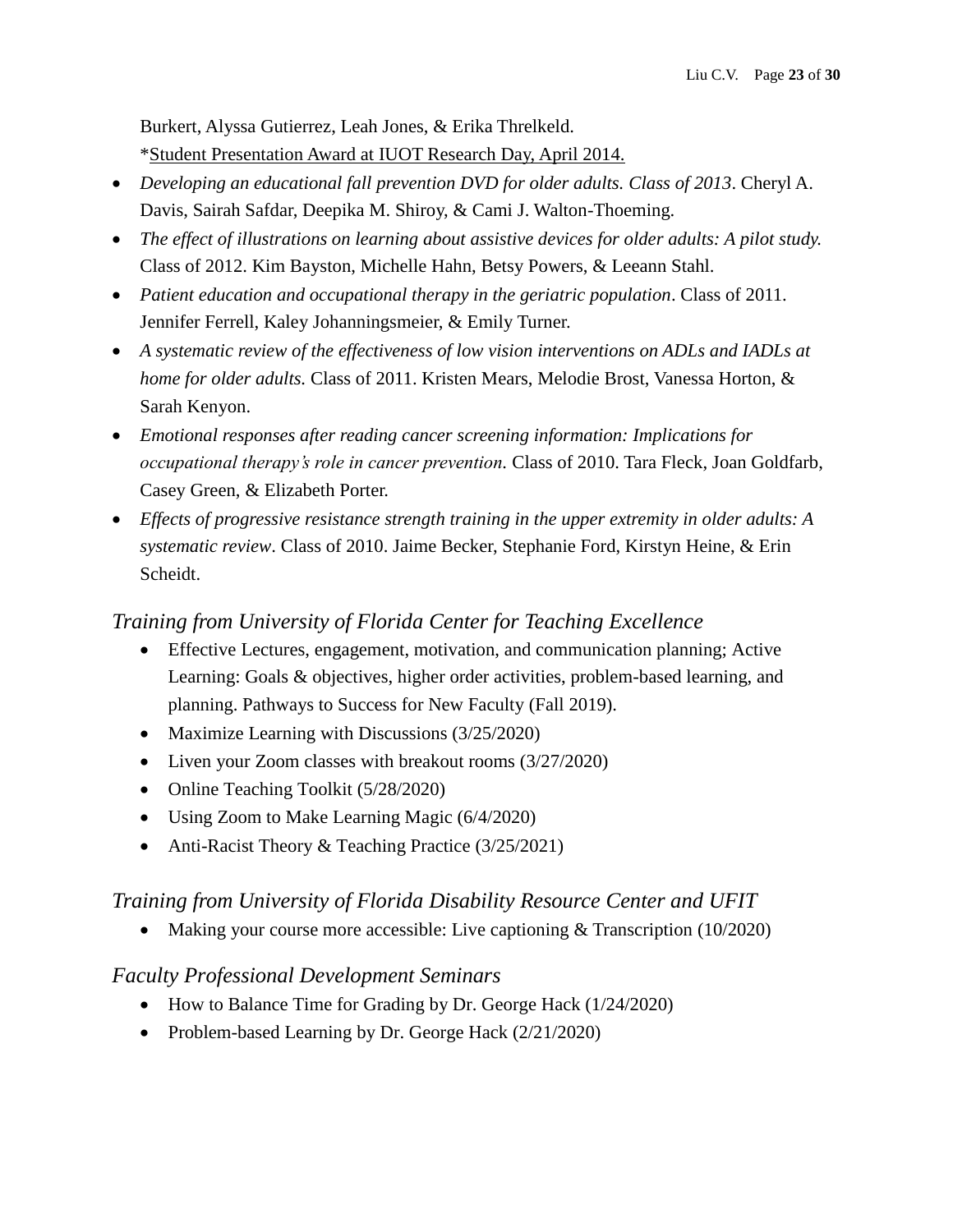# *Training from IUPUI Center for Teaching and Learning:*

- Getting Started in Oncourse (2008)
- Constructing Multiple-choice Test Items (2010)
- Grading Efficiently (2010)
- Teaching Excellence: Reflect & Communicate (2010)
- Supporting Your Online Research with Zotero (2010)
- Teaching Today's Student (2011)
- Video Series Day 3: Web-Based Video (2011)
- International Faculty Orientation (2011)
- Introduction to Adobe Presenter (2013)
- Lecturing with the Learner in Mind (2013)
- Teaching @ IUPUI: From Learning Goals to Learning Outcomes (2014)
- Teaching @ IUPUI: Slide Show Presentation Best Practices (2014)
- Getting started with Canvas (2014)
- Using Canvas to Create and Deliver Online Assessments (2015)
- Teaching @ IUPUI: Teaching Large Classes (2015)
- Communicating science effectively to lay audiences (2016): Connecting with Your Audience, Distilling Your Message, and Media Training for Scientists and Physicians.
- Teaching @ IUPUI: Designing Assignments (2016)
- Teaching @ IUPUI: Creating Rubrics (2016)
- Attended "Faculty Enrichment and Education Development (FEED): Making Science Make Sense: Adapting Complex Topics for Multiple Audiences." The training was sponsored by the IU School of Medicine, Office of Faculty Affairs and Professional Development in November 2016 (2 hours).
- Indiana University VoiceThread Training (2017)
- Zoom: The Basics (2017)
- Top Hat: Getting Started for IU Instructors (2017)
- Writing a Teaching Philosophy (2017)
- Curriculum Enhancement Grant Symposium (2018)
- Piazza for Collaborative Learning and Problem-Solving (2018)
- Backwards Course Design (2019)

# *SERVICE ACTIVITIES*

# *International Services:*

**Invited Expert to attend the Workshop on mHealth for Ageing,** cohost by the University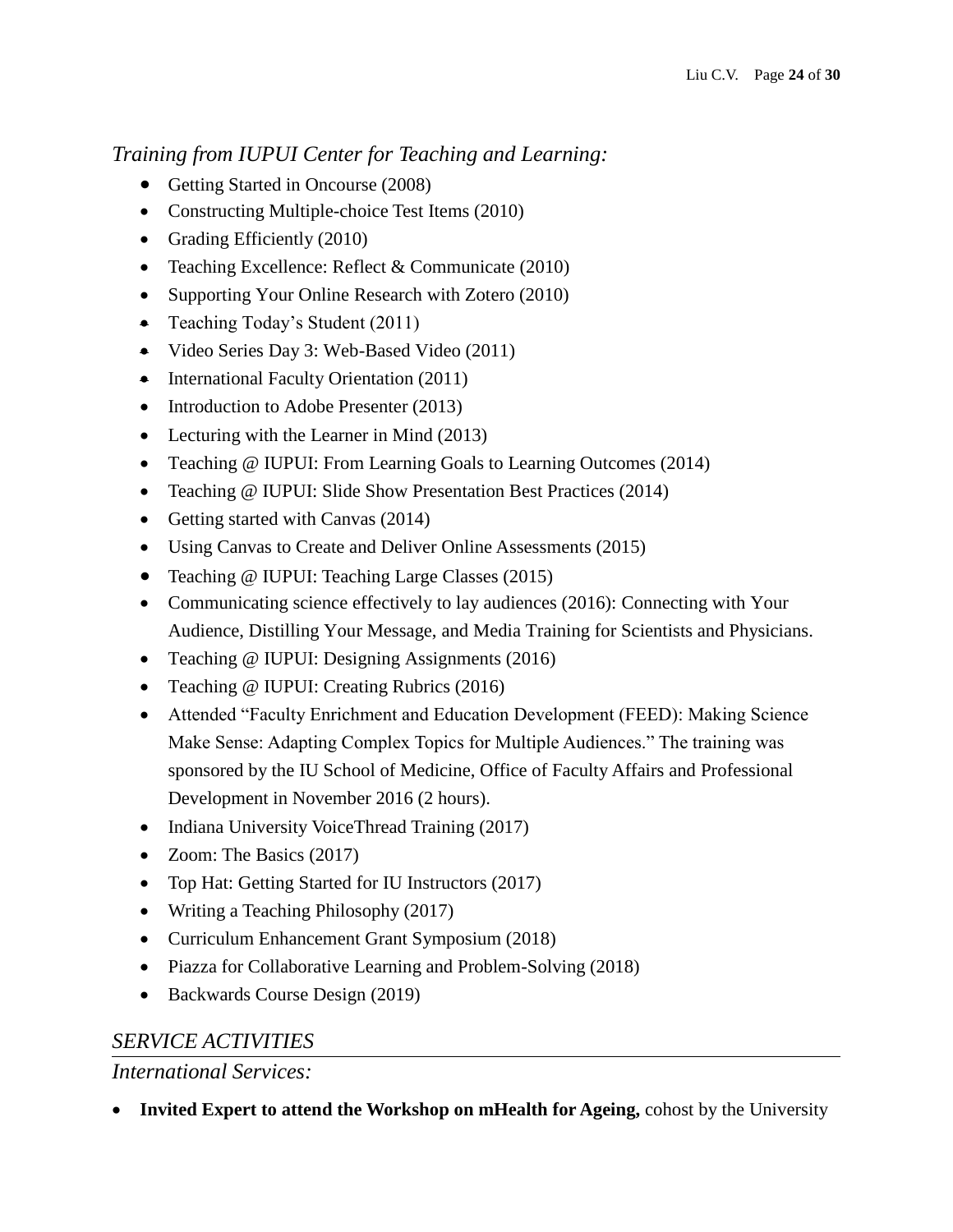of Geneva and the International Telecommunications Union in Geneva, Switzerland. The workshop's focus is on how to scale up the use of mobile technologies for the ageing population. Over the course of the workshop, experts reviewed relevant evidence, finalized program content, and discussed next steps for rolling out programs at scale (2017).

- **Member of the multidisciplinary expert consensus group of Caring for Older People (COPE)**, World Health Organization (WHO) guideline development group of prevention and management of dependence among older people in low resource settings (2012-2015).
- **Invited External Research Grant Reviewer**
	- o National Institute on Disability, Independent Living, and Rehabilitation Research, United States (2021).
	- o Public Health England, United Kingdom (2019)
	- o The Swiss National Science Foundation, Switzerland (2016).
	- o The Fundación General CSIC*,* Spanish National Research Council, Spain (2011).

### *National and Professional Services:*

- **Reviewer for evidence-based practice project systematic review**
	- o *The effectiveness of interventions within the scope of occupational therapy practice to maintain, restore, and improve performance in ADLs and IADLs for older adults with low vision.* Appointed by the American Occupational Therapy Association (2009- 2011, and 2017-2018).
	- o *Effects of interventions within the scope of occupational therapy on the ADL performance in community-dwelling older adults*. Appointed by the American Occupational Therapy Association (2015-2017).
- **American Occupational Therapy Association practice guideline reviewer.**
	- o *Occupational Therapy Practice Guidelines for Older Adults with Low Vision* (2012, 2019).
	- o *Occupational Therapy Practice Guidelines for Productive Aging for Community-Dwelling Older Adults* (2018).
- **American Occupational Therapy Association invited content expert** (2018).
	- o I reviewed focus questions and search terms proposed by the Evidence-Based Practice and Advisory Group, who identified a need for a systematic review on chronic condition management for community-dwelling adults.
- **Reviewer for the** *American Journal of Occupational Therapy (2014- )*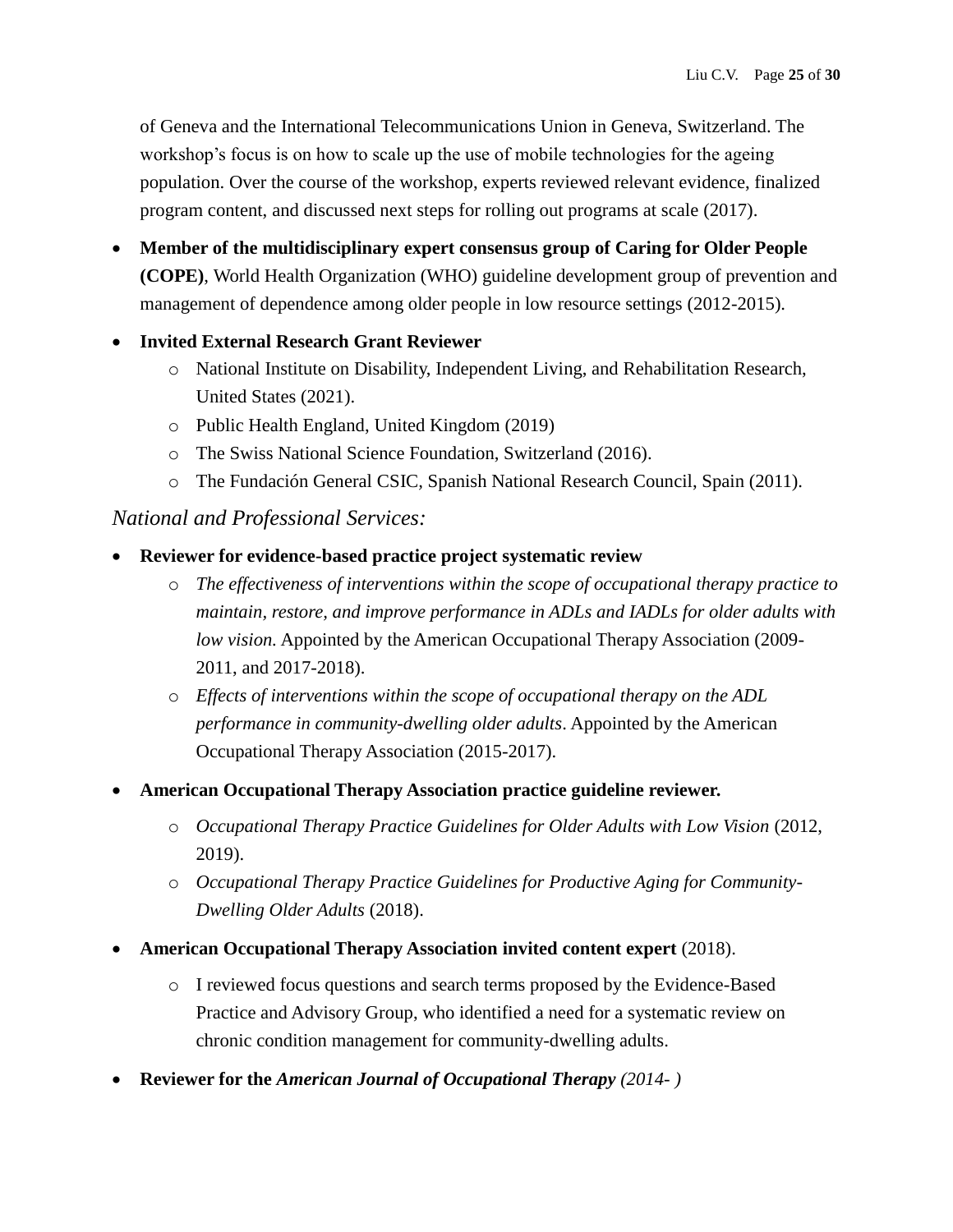**Guest editor, special issue of productive aging in the** *American Journal of Occupational Therapy* (2017-2018)

 **Invited ad-hoc manuscript reviewer** *Ageing and Society (2009) Aging of Clinical and Experiential Research (2011) Applied Ergonomics (2018\*2) Archives of Physical Medicine and Rehabilitation (2014, 2016) BMC Geriatrics (2015, 2016) BMC Medical Informatics & Decision Making (2013, 2014) BMC Open (2019\*3) Canadian Journal of Occupational Therapy (2016, 2017, 2018) Clinical Interventions in Aging (2011, 2018\*2, 2019) Clinical Ophthalmology (2016\*2) Computer Methods and Programs in Biomedicine (2017) Disability and Rehabilitation (2011, 2012, 2016, 2017, 2018\*2, 2019, 2020\*3) Eye and Vision (2014) Gerontology (2014) Gerontologist (2019, 2020, 2021) Health Education Research (2012\*2) Indian Journal of Social and Natural Sciences (2012) JAMDA (2018) Journal of Applied Gerontology (2019) Journal of Aging Research (2018) Journal of Aging and Physical Activity (2018, 2019) Journal of Multidisciplinary Healthcare (2016) Journal of International Medical Research (2016) Journal of Musculoskeletal and Neuronal Interactions (2012) International Journal of Environmental Research and Public Health (2017, 2021\*2) International Journal of Sports Medicine (2011, 2013) Manual Therapy (2013) Mount Sinai Journal of Medicine (2011) OTJR: Occupation, Participation and Health (2017, 2021) Perceptual & Motor Skills (2013, 2014\*2, 2015) PLoS Medicine (2010) Psychological Reports (2014)*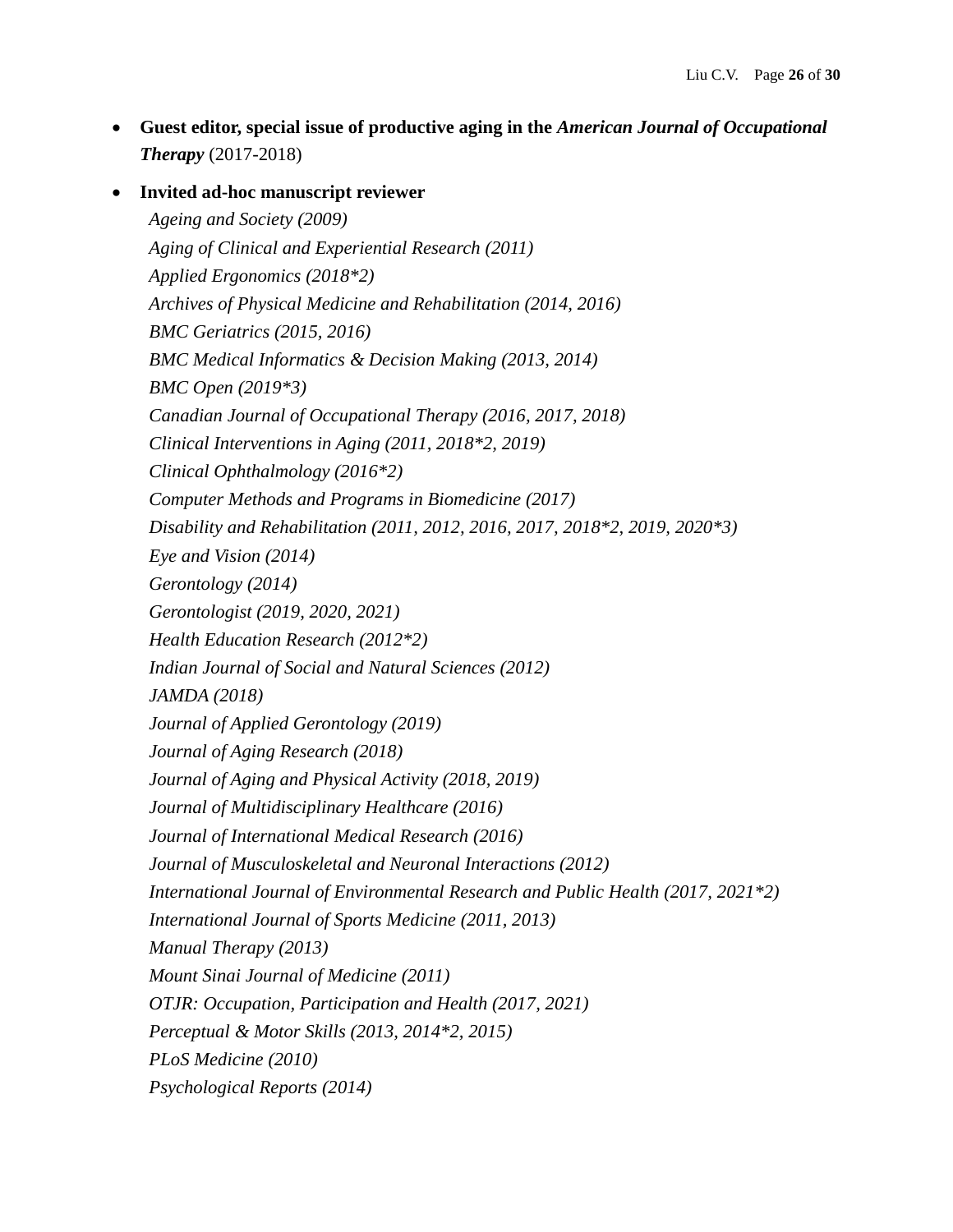*Rehabilitation Process and Outcome (2014) SAGE Open (2013) Sports Medicine (2017) The Gerontologist (2017) Women in Sport and Physical Activity Journal (2018)*

# **Conference abstract reviewer**

2008-2010, Association for Gerontology in Higher Education Annual Meeting 2008-2012, 2014, 2016, 2018-2021 Gerontological Society of America Annual Scientific Meeting 2012-2015, 2019, 2020 American Occupational Therapy Association Conference and Expo 2012-2016, 2018 Health Literacy Annual Research Conference 2017, 2019 International Conference on Communication in Healthcare 2020 ACH (Academy of Communication in Healthcare) Healthcare Communication Research Forum 2016, 21<sup>st</sup> International Association of Gerontology and Geriatrics World Congress 2017, 21<sup>st</sup> International Association of Gerontology and Geriatrics World Congress of

Gerontology and Geriatrics, Late-breaker posters

# **Mentoring**

# **Mentoring Activities at the University of Florida**

Junior Faculty: Dr. Anna Galloway (2021-)

University Scholars Program for UF undergraduate health science honor thesis student:

- Maren Jorgensen (Summer 2020-Spring2022)
- Lauren Mansuy (Summer 2021-Spring 2021)

Supervised Research for UF undergraduate health science student: Stephanie Hanley (Spring 2020)

Faculty Mentor for the Active Learning Program at UF: Lorraine Penias & Khadijah F. Dabo (Spring 2020)

# **Mentoring Activities at Indiana University**

IUPUI Life-Health Sciences Intern Mentor for Demi Zoeller (2014-2015), and Charly Wolford (2015-2016).

2014 Capstone project supervisor for Kelly Norton, IUPUI Department of Physical Education Internship Program.

2013 Capstone project supervisor for Katie Lesniewski, IUPUI Department of Physical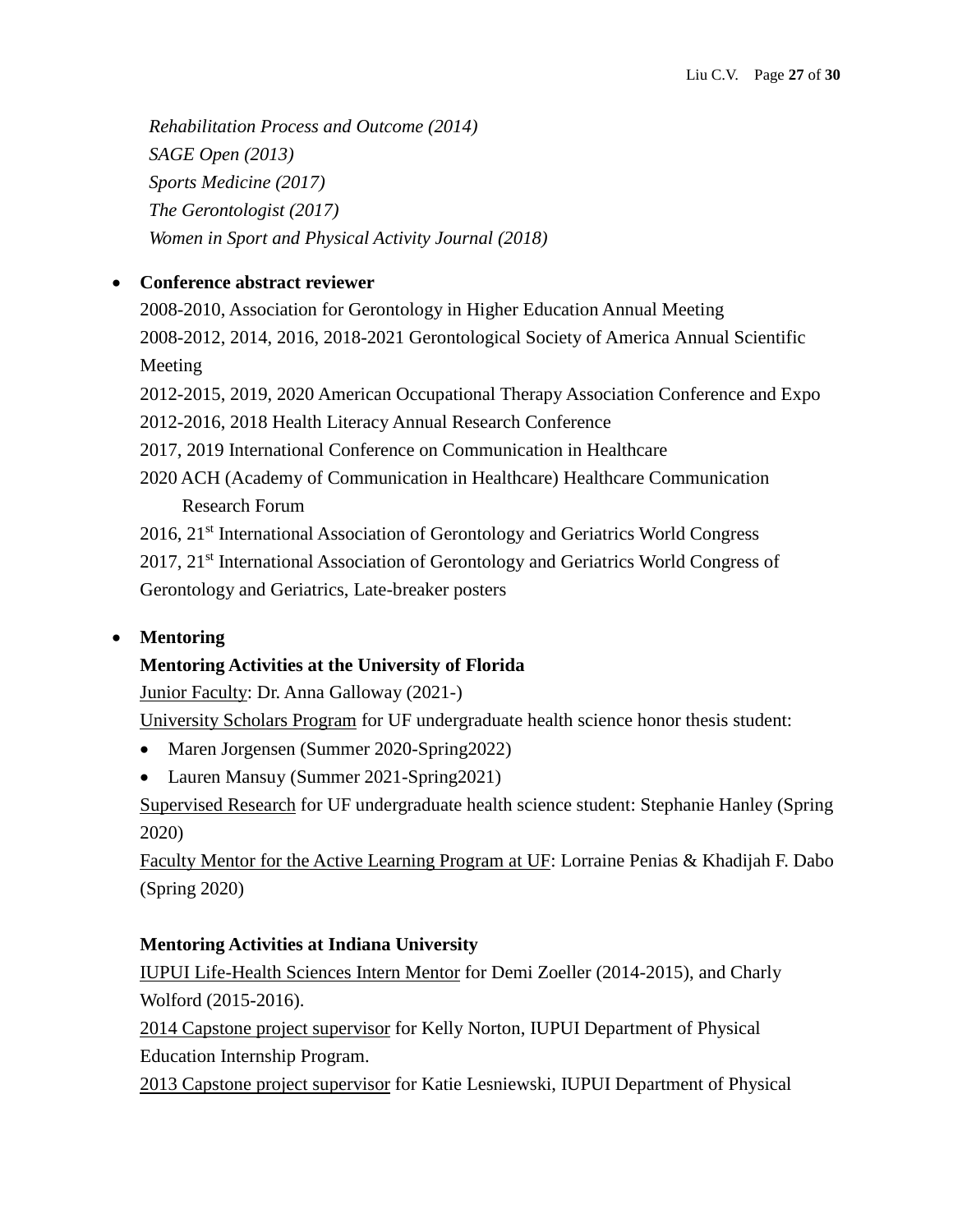Education Internship Program.

2013-2014 Bridges to the Baccalaureate Summer Research Program Mentor for the Bridges Scholar Keishona L. Roby. The Bridges to the Baccalaureate program is an NIH funded initiative that links IUPUI and Ivy Tech. The program is directed by Dr. Andrew D. Gavrin. The goal of this collaboration is to provide a bridge for underrepresented minority students at Ivy Tech who wish to transfer to IUPUI when they complete their Associates degree. Volunteer facilitator for the event of "Mentoring Consultancies for Emerging Scholars" in the 65th Annual Scientific Meeting of the Gerontological Society of America. (2012). San Diego, CA.

Advisory board member on Dr. Hsiao-Lan Wang's research grant (2011-2012), "*Physical activity intervention among head and neck cancer survivors."* Dr. Wang was a T32 postdoctral research fellow at School of Nursing, IUPUI, now is faculty at University of South Florida. Duties included developing *tailored Wii-Fit intervention protocol and intervention design.*

IUPUI site faculty sponsor for Courtney Lynam Scherr who was a doctoral student of health communication program at the Purdue University on her project (2011), "*Evaluating the use of illustrations and readability strategies to improve informed consent statements for cancer clinical trials."*

- **Board of Directors, Minority Health Coalition of Marion County,** Indianapolis, IN (2012- 2014).
- **Member of the Diversity Ad Hoc Committee, American Occupational Therapy Association** (2012-2013)
- **Conference paper presentation session chair** Understanding physical activity (2010). The  $62<sup>nd</sup>$  annual scientific meeting of the Gerontological Society of America, New Orleans, LA.
- **Invited speaker at IOTA's Day at the Capitol** (2019).

*Departmental and University Services at the University of Florida (2019-):*

- **Departmental admission committee** (co-chair, 2020-)
- **Departmental scholarship committee** (member, 2020-2021)
- **Departmental AOTA conference committee** (co-chair, 2020-2021)
- **Sandra Edwards Colloquium and Dean's scholar planning committee** (member, 2020-2022)
- **Departmental clinical track faculty search committee** (member, 2020)
- **ACOTE onsite review subcommittee** (member, 2021)
- **OTD capstone faculty mentor**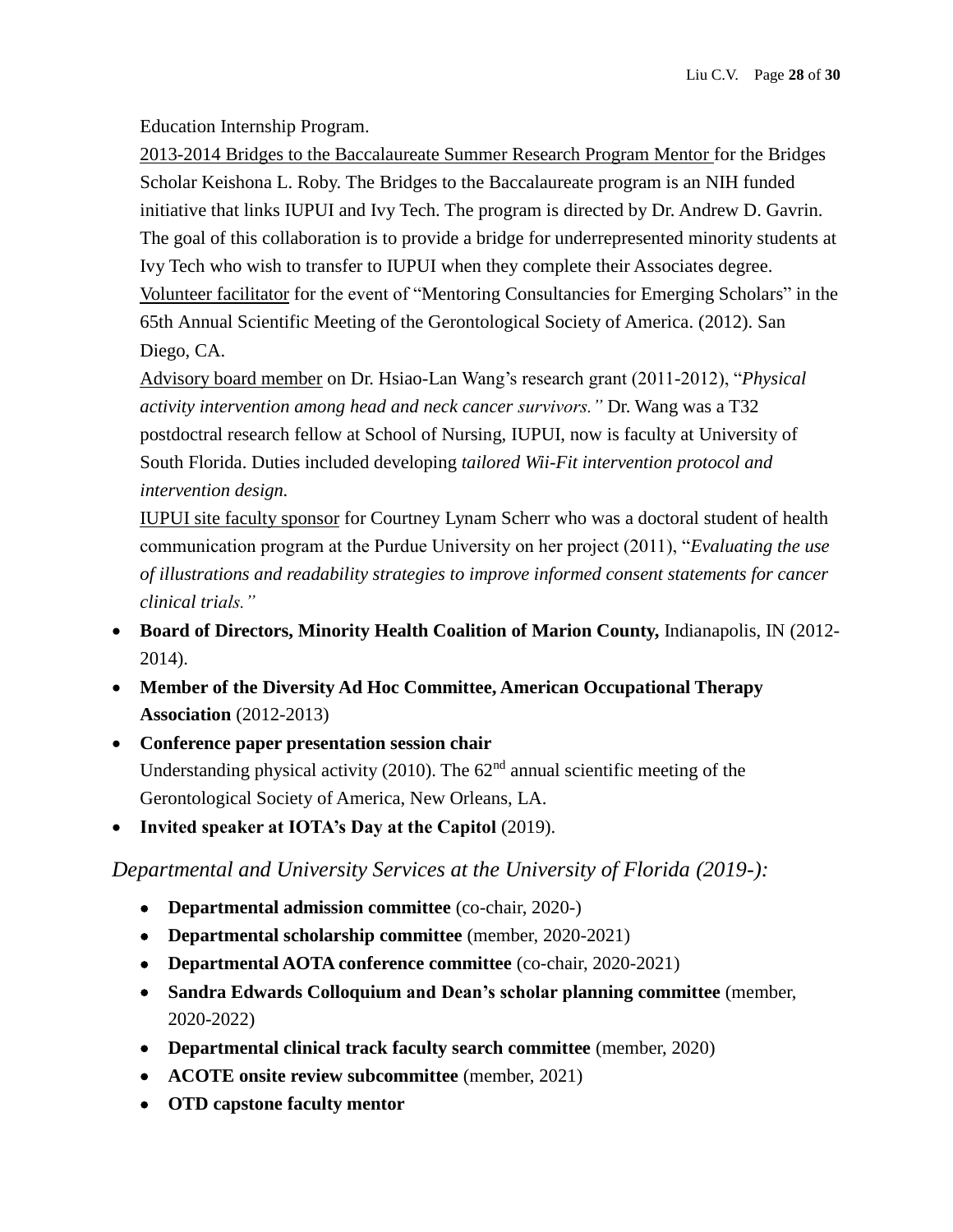- o Class 2021: Allison Haines, Hannah Burch, Mary Bradberry, and Megan Manulak
- **OTD student academic advisor**
	- o Class 2022: 4 students
	- o Class 2023: 5 students

*Departmental and University Services at Indiana University (IUPUI) (2008-2019):*

- **Associate Dean for Research of IU School of Health and Rehabilitation Sciences Search and Screen Committee** (Member, 2012-2013).
- **Admission Committee** of the Occupational Therapy Department (Member, 2008- 2010).
- **Scholarship/Fellowship Committee** of the Department of Occupational Therapy (Chair, 2012- 2016; Member, 2008-2012; 2016-2018).
- **Health Science Faculty Search and Screen Committee** (Member, 2009).
- **Physician Aid Faculty Search and Screen Committee** (Member, 2011).
- **Occupational Therapy Faculty Search and Screen Committee** (Member, 2013-2014, 2018-2019; Chair, 2015-2017).
- **Program Assistant to the Department of Occupational Therapy Search and Screen Committee** (Member, 2014).
- **Ad Hoc Curriculum Review Committee of the IU OTD Post Professional program**  (Member, Spring 2015-Spring 2016)
- **Director of Research at Indiana University Department of Occupational Therapy**  (2013-2019).
- **School of Health and Rehabilitation Sciences Governance Committee** (Chair, 2012- 2015; Member, 2009-2011).
- **School of Health and Rehabilitation Sciences Promotion and Tenure Committee**  (Member, 2016-2018)
- **School of Health and Human Sciences Promotion and Tenure Committee** (Member, 2018-2019)
- **School of Health and Rehabilitation Sciences Ad Hoc Student Grievance Committee**  (Member, January 2017)
- **IUPUI Branch of the Asian Pacific American Faculty and Staff Council** (APAFSC), Subcommittee member of professional development (2011- 2013).
- **Poster Judge on Indiana University Cancer Research Day** (May 2013, May 2014).
- **Poster Judge, Indiana Medical Student Program for Research and Scholarship Poster Session** (July 2018).
- **Behavioral representative, Data Safety and Monitor Committee, Clinical Research Office, IU Simon Cancer Center** (2014-2016)
- **SHRS Representative to IUPUI Faculty Council (2017-2018)**